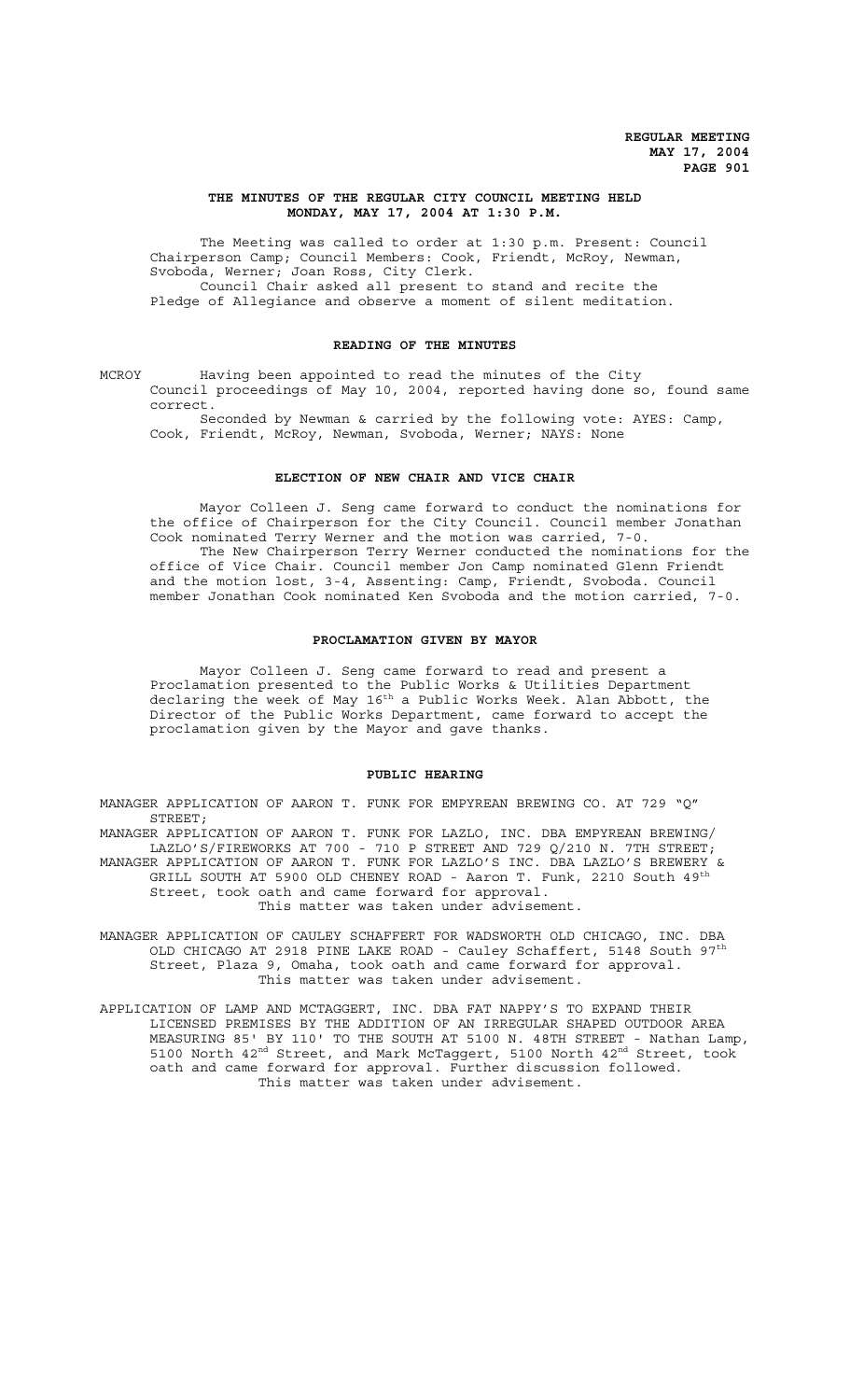- ANNEXATION 02012 WILDERNESS HILLS AMENDING THE LINCOLN CORPORATE LIMITS MAP BY ANNEXING APPROXIMATELY 91.98 ACRES GENERALLY LOCATED SOUTHEAST OF THE INTERSECTION OF SOUTH 27TH STREET AND YANKEE HILL ROAD;
- CHANGE OF ZONE 3423 APPLICATION OF GERALD MADDOX FOR A CHANGE OF ZONE FROM AG AGRICULTURAL DISTRICT TO R-3 RESIDENTIAL DISTRICT, R-5 RESIDENTIAL DISTRICT, O-3 OFFICE PARK DISTRICT, AND B-2 PLANNED NEIGHBORHOOD BUSINESS DISTRICT, ON PROPERTY GENERALLY LOCATED SOUTHEAST OF THE INTERSECTION OF SOUTH 27TH STREET AND YANKEE HILL ROAD;
- APPROVING THE WILDERNESS HILLS CONDITIONAL ANNEXATION AND ZONING AGREEMENT BETWEEN THE CITY OF LINCOLN AND LINCOLN FEDERAL BANCORP, INC. OUTLINING CERTAIN CONDITIONS AND UNDERSTANDINGS WITH REGARDS TO THE ANNEXATION OF PROPERTY GENERALLY LOCATED SOUTHEAST OF THE INTERSECTION OF SOUTH 27TH STREET AND YANKEE HILL ROAD;
- SPECIAL PERMIT 1999 APPLICATION OF GERALD MADDOX TO DEVELOP WILDERNESS HILL COMMUNITY UNIT PLAN CONSISTING OF 640 SINGLE FAMILY, TOWNHOUSE, AND MULTI-FAMILY DWELLING UNITS, WITH WAIVERS TO THE PRELIMINARY PLAT PROCESS, LANDSCAPING IN TRAFFIC CIRCLES AND MEDIANS, FRONT YARD SETBACKS, REAR YARD SETBACKS, MINIMUM LOT AREA AND WIDTH, BUILDING HEIGHT, AND SANITARY SEWER DESIGN STANDARDS, ON PROPERTY GENERALLY LOCATED SOUTHEAST OF THE INTERSECTION OF SOUTH 27TH STREET AND YANKEE HILL ROAD;
- USE PERMIT 154 APPLICATION OF GERALD MADDOX TO DEVELOP 495,000 SQ. FT. OF OFFICE AND COMMERCIAL FLOOR AREA, WITH WAIVERS TO THE PRELIMINARY PLAT PROCESS, LANDSCAPING IN TRAFFIC CIRCLES AND MEDIANS, FRONT YARD SETBACKS, REAR YARD SETBACKS, MINIMUM LOT AREA AND WIDTH, BUILDING HEIGHT, AND SANITARY SEWER DESIGN STANDARDS, ON PROPERTY GENERALLY LOCATED SOUTHEAST OF THE INTERSECTION OF SOUTH  $27^{\text{TH}}$  and YANKEE HILL ROAD - Mike Rierden, 645 "M" Street, Suite 200, came forward on behalf of the applicant for approval. Further discussion followed. Don Linscott, 300 North 44<sup>th</sup> Street, with the Mega Corporation,

came forward in support. Mr. Rierden came forward for rebuttal. This matter was taken under advisement.

CHANGE OF ZONE 04025 - AMENDING SECTION 27.71.120 OF THE LINCOLN MUNICIPAL CODE TO ALLOW TEMPORARY CONCRETE PAVING PLANTS - Jack Wolf, 830 Wells Fargo Center, came forward on behalf of the applicant for approval. Danny Walker, 437 "E" Street, came forward to express his concerns regarding this change of zone.

This matter was taken under advisement.

CHANGE OF ZONE 04026 - APPLICATION OF THE COUNTRY CLUB AND IRVINGDALE NEIGHBORHOOD ASSOCIATIONS FOR A CHANGE OF ZONE FROM R-4 RESIDENTIAL DISTRICT TO R-2 RESIDENTIAL DISTRICT ON PROPERTY GENERALLY LOCATED BETWEEN 17TH AND 30TH STREETS FROM SOUTH STREET TO WOODCREST STREET - Kitty Fynbu, 1744 Sewell, President of the Irvingdale Neighborhood Association, came forward in support.

Linda Wibbels, 2740 Royal Court, with Country Club Neighborhood Association, came forward in support. Further discussion followed. Carol Brown, 2201 Elba Circle, came forward representing the Lincoln Neighborhood Alliance, came forward in support.

 Dan Marvin, 2523 Woods Boulevard, with the Country Club Neighborhood Association, came forward to ask that the Council include the houses, that were currently taken off, that are located on South Street in the change of zone area.

Paul Tisdale, 1971 South Street, came forward in support. This matter was taken under advisement.

WAIVING THE RIGHT OF THE CITY OF LINCOLN TO OBJECT TO THE VALIDITY OF THE CONVEYANCE OF THAT PART OF LOT 1, BLOCK 3, HIGH RIDGE WEST ACRES FIRST ADDITION THAT LIES EAST OF A LINE 408.67 FEET EAST OF THE WEST LOT LINE OF SAID LOT 1, AS MEASURED ALONG THE NORTH AND SOUTH LINES OF SAID LOT; AND THE SOUTH 330 FEET OF THE NORTH 363 FEET OF OUTLOT B, HIGH RIDGE WEST ACRES ADDITION, LYING WEST OF THE BURLINGTON NORTHERN AND SANTA FE RAILWAY COMPANY RIGHT OF WAY, EXCEPT THE WEST 460 FEET THEREOF, FROM ANT, LLC TO JACK L. MCDONALD AND LUCINDA C. MCDONALD ON THE GROUND THAT THE CONVEYANCE FAILED TO COMPLY WITH THE REQUIREMENTS RELATING TO SUBDIVISION APPROVAL - Mark Hunzeker, 1045 Lincoln Mall, Suite 200, came forward on behalf of the applicants for approval. This matter was taken under advisement.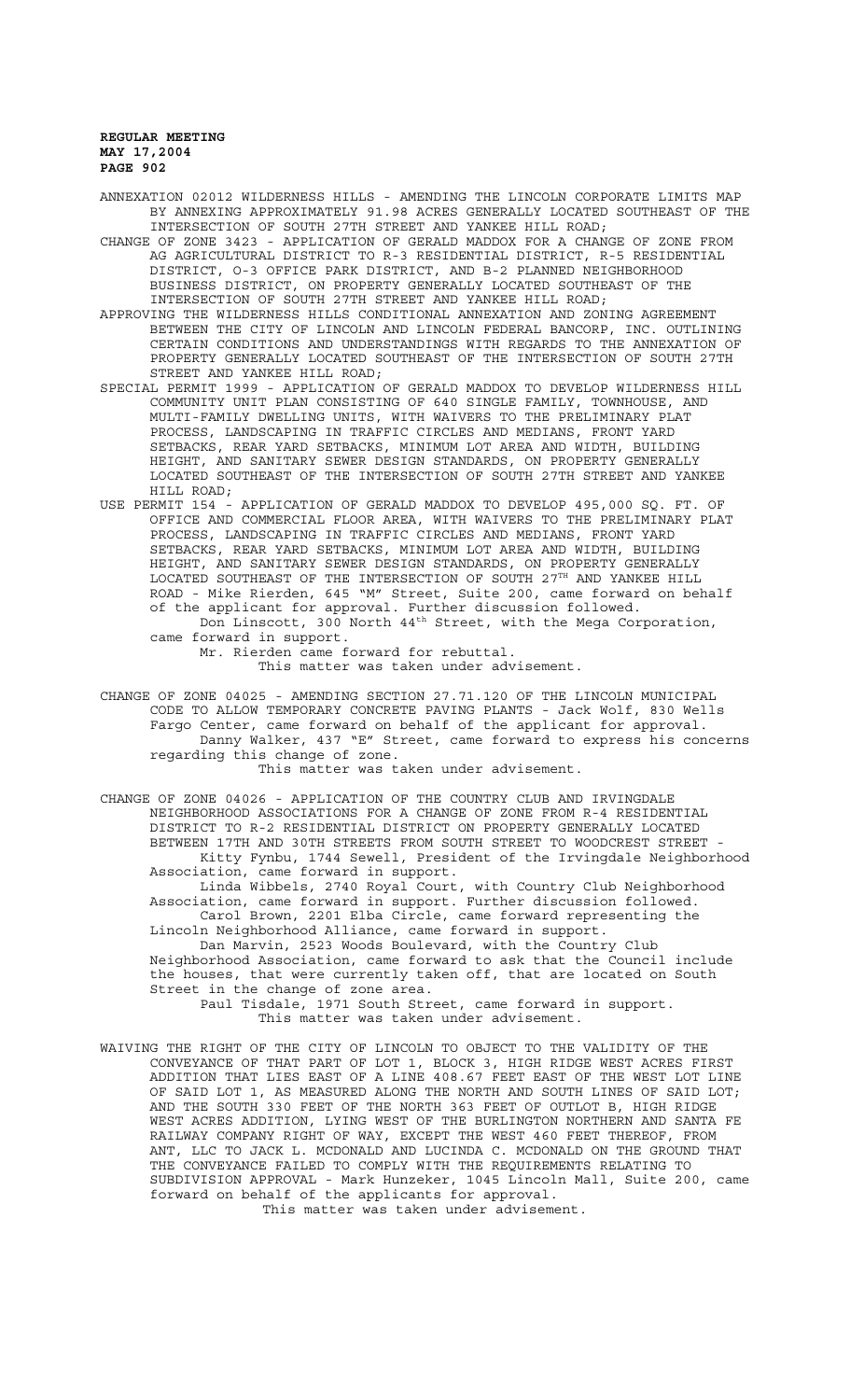COMP. PLAN AMENDMENT 03007 - AMENDING THE 2025 LINCOLN CITY - LANCASTER COUNTY COMPREHENSIVE PLAN TO REMOVE REFERENCE TO THE DETERMINATION OF COUNTY IMPACT FEES - Mike Dekalb, with the Planning Department, came forward stating that the Planning Department does approve this Amendment. Further discussion followed. This matter was taken under advisement.

#### **MISCELLANEOUS BUSINESS**

Danny Walker, 437 "E" Street, had registered to come forward to discuss the topic of DLA Dumping Area in his neighborhood, in which he also showed some photo's on the overhead concerning this topic. This matter was taken under advisement.

**\*\* END OF PUBLIC HEARING \*\***

# **COUNCIL ACTION**

## **LIQUOR RESOLUTIONS**

MANAGER APPLICATION OF AARON T. FUNK FOR EMPYREAN BREWING CO. AT 729 Q STREET - CLERK read the following resolution, introduced by Jon Camp, who moved its adoption for approval:

A-82752 WHEREAS, Empyrean Brewing Co. located at 729 Q Street, Lincoln, Nebraska has been approved for a Retail Class "LK" liquor license, and now requests that Aaron T. Funk be named manager;

WHEREAS, Aaron T. Funk appears to be a fit and proper person to manage said business.

NOW, THEREFORE, BE IT RESOLVED by the City Council of the City of Lincoln, Nebraska:

That after hearing duly had as required by law, consideration of the facts of this application, the Nebraska Liquor Control Act, and the pertinent City ordinances, the City Council recommends that Aaron T. Funk be approved as manager of this business for said licensee. The City Clerk is directed to transmit a copy of this resolution to the Nebraska Liquor Control Commission.

Introduced by Jon Camp Seconded by Svoboda & carried by the following vote: AYES: Camp, Cook, Friendt, McRoy, Newman, Svoboda, Werner; NAYS: None.

MANAGER APPLICATION OF AARON T. FUNK FOR LAZLO, INC. DBA EMPYREAN BREWING/LAZLOS/FIREWORKS AT 700 - 710 P STREET AND 729 Q/210 N. 7TH STREET - CLERK read the following resolution, introduced by Jon Camp, who moved its adoption for approval:

A-82753 WHEREAS, Lazlo, Inc. d/b/a Empyrean Brewing/Lazlos/Fireworks located at 700 - 710 P Street and 729 Q/210 North 7th Street, Lincoln, Nebraska has been approved for a Retail Class "CK" liquor license, and now requests that Aaron T. Funk be named manager;

WHEREAS, Aaron T. Funk appears to be a fit and proper person to manage said business.

NOW, THEREFORE, BE IT RESOLVED by the City Council of the City of Lincoln, Nebraska:

That after hearing duly had as required by law, consideration of the facts of this application, the Nebraska Liquor Control Act, and the pertinent City ordinances, the City Council recommends that Aaron T. Funk be approved as manager of this business for said licensee. The City Clerk is directed to transmit a copy of this resolution to the Nebraska Liquor Control Commission.

Introduced by Jon Camp Seconded by Svoboda & carried by the following vote: AYES: Camp, Cook, Friendt, McRoy, Newman, Svoboda, Werner; NAYS: None.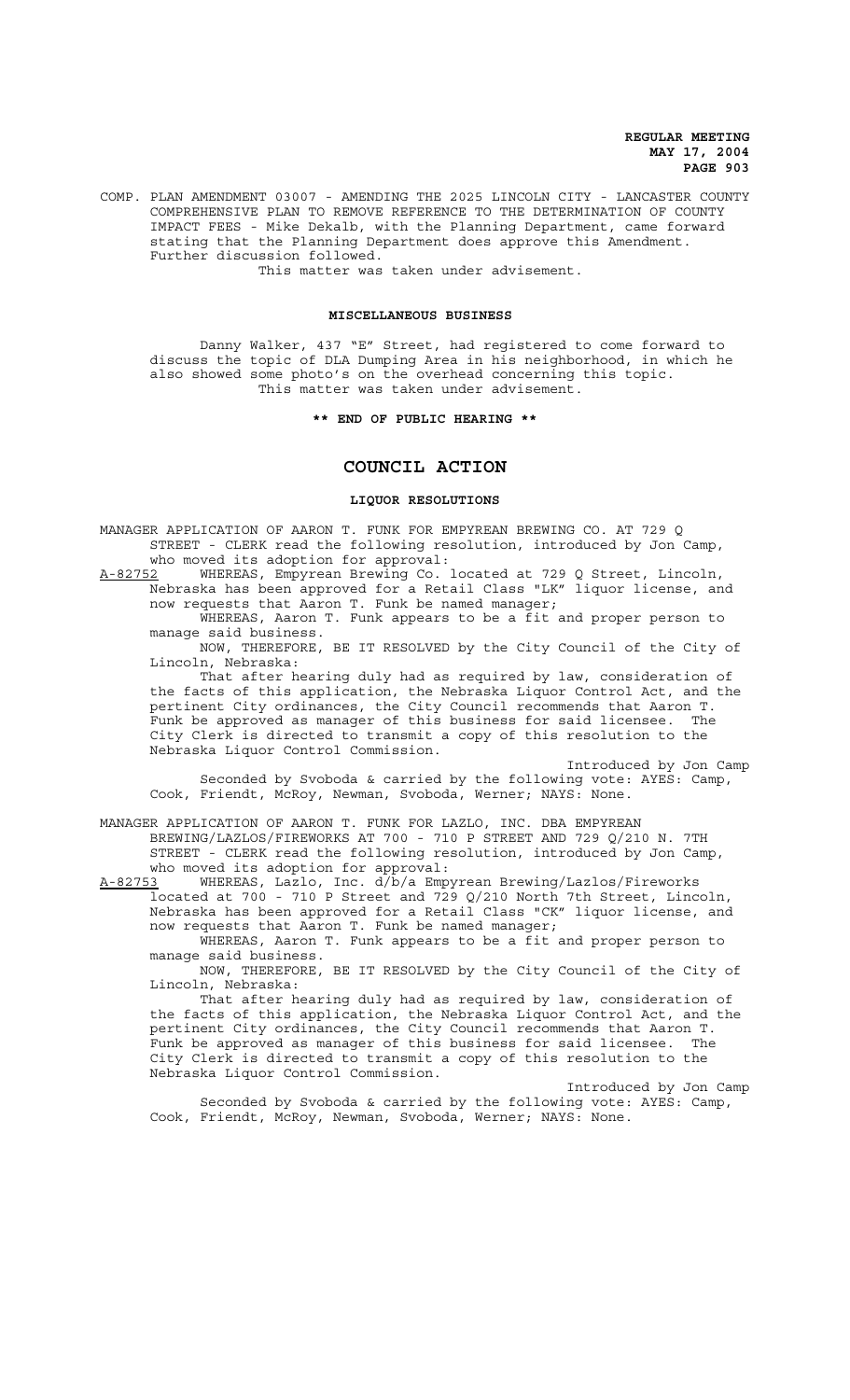MANAGER APPLICATION OF AARON T. FUNK FOR LAZLOS, INC. DBA LAZLO'S BREWERY & GRILL SOUTH AT 5900 OLD CHENEY ROAD - CLERK read the following resolution, introduced by Jon Camp, who moved its adoption for approval: A-82754 WHEREAS, Lazlo , Inc. d/b/a Lazlo's Brewery & Grill - South located at 5900 Old Cheney Road, Lincoln, Nebraska has been approved for a Retail Class "CK" liquor license, and now requests that Aaron T. Funk

be named manager; WHEREAS, Aaron T. Funk appears to be a fit and proper person to manage said business.

NOW, THEREFORE, BE IT RESOLVED by the City Council of the City of Lincoln, Nebraska:

That after hearing duly had as required by law, consideration of the facts of this application, the Nebraska Liquor Control Act, and the pertinent City ordinances, the City Council recommends that Aaron T. Funk be approved as manager of this business for said licensee. The City Clerk is directed to transmit a copy of this resolution to the Nebraska Liquor Control Commission.

Introduced by Jon Camp Seconded by Svoboda & carried by the following vote: AYES: Camp, Cook, Friendt, McRoy, Newman, Svoboda, Werner; NAYS: None.

MANAGER APPLICATION OF CAULEY SCHAFFERT FOR WADSWORTH OLD CHICAGO, INC. DBA OLD CHICAGO AT 2918 PINE LAKE ROAD - CLERK read the following

resolution, introduced by Jon Camp, who moved its adoption for approval: A-82755 WHEREAS, Wadsworth Old Chicago, Inc. dba "Old Chicago" located at 2918 Pine Lake Road, Lincoln, Nebraska has been approved for a Retail Class "I" liquor license, and now requests that Cauley Schaffert be

named manager; WHEREAS, Cauley Schaffert appears to be a fit and proper person to manage said business.

NOW, THEREFORE, BE IT RESOLVED by the City Council of the City of Lincoln, Nebraska:

That after hearing duly had as required by law, consideration of the facts of this application, the Nebraska Liquor Control Act, and the pertinent City ordinances, the City Council recommends that Cauley Schaffert be approved as manager of this business for said licensee. The City Clerk is directed to transmit a copy of this resolution to the Nebraska Liquor Control Commission.

Introduced by Jon Camp Seconded by Svoboda & carried by the following vote: AYES: Camp, Cook, Friendt, McRoy, Newman, Svoboda, Werner; NAYS: None.

APPLICATION OF LAMP AND MCTAGGERT, INC. DBA FAT NAPPY'S TO EXPAND THEIR LICENSED PREMISES BY THE ADDITION OF AN IRREGULAR SHAPED OUTDOOR AREA MEASURING 85' BY 110' TO THE SOUTH AT 5100 N. 48TH STREET - CLERK read the following resolution, introduced by Jon Camp, who moved its adoption for approval:

A-82756 BE IT RESOLVED by the City Council of the City of Lincoln, Nebraska:

That after hearing duly had as required by law, consideration of the facts of this application, the Nebraska Liquor Control Act, and the pertinent City ordinances, the City Council recommends that the application of Lamp and McTaggert, Inc. d/b/a Fat Nappy's to expand its licensed premises by the addition of an irregular shaped outdoor area including a beer garden and walkway measuring approximately 85' x 110' on the south side of the presently licensed premises, making the expanded license to read as one-story irregular shaped building measuring approximately 28' x 106', including beer garden and walkway measuring approximately 85' x 110' on the south side of building of the presently licensed premises located at 5100 North 48th Street, Lincoln, Nebraska, be approved with the condition that the premise complies in every respect with all City and State regulations.

BE IT FURTHER RESOLVED that the City Clerk is directed to transmit a copy of this resolution to the Nebraska Liquor Control Commission. Introduced by Jon Camp

Seconded by Svoboda & carried by the following vote: AYES: Camp, Cook, Friendt, McRoy, Newman, Svoboda, Werner; NAYS: None.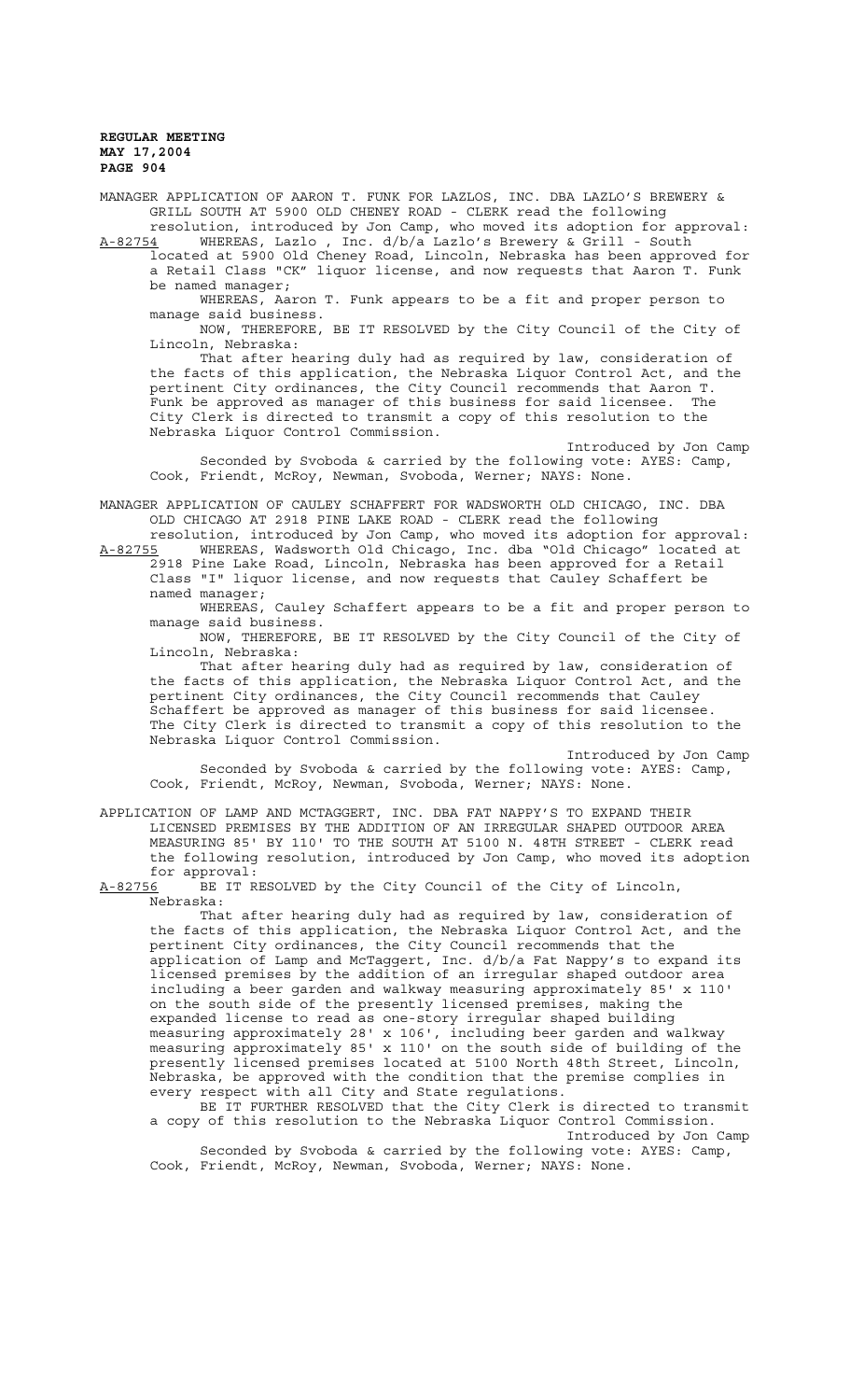## **ORDINANCES - 2ND READING & ASSOCIATED RESOLUTIONS**

- ANNEXATION 02012 WILDERNESS HILLS AMENDING THE LINCOLN CORPORATE LIMITS MAP BY ANNEXING APPROXIMATELY 91.98 ACRES GENERALLY LOCATED SOUTHEAST OF THE INTERSECTION OF SOUTH 27TH STREET AND YANKEE HILL ROAD. (IN CONNECTION W/04-96, 04R-107, 04R-108, 04R-109) - CLERK read an ordinance, introduced by Glenn Friendt, annexing and including the below described land as part of the City of Lincoln, Nebraska and amending the Corporate Limits Map attached to and made a part of Ordinance No. 18208, to reflect the extension of the corporate limits boundary of the City of Lincoln, Nebraska established and shown thereon, the second time.
- CHANGE OF ZONE 3423 APPLICATION OF GERALD MADDOX FOR A CHANGE OF ZONE FROM AG AGRICULTURAL DISTRICT TO R-3 RESIDENTIAL DISTRICT, R-5 RESIDENTIAL DISTRICT, O-3 OFFICE PARK DISTRICT, AND B-2 PLANNED NEIGHBORHOOD BUSINESS DISTRICT, ON PROPERTY GENERALLY LOCATED SOUTHEAST OF THE INTERSECTION OF SOUTH 27TH STREET AND YANKEE HILL ROAD. (IN CONNECTION W/04-95, 04R-107, 04R-108, 04R-109) - CLERK read an ordinance, introduced by Glenn Friendt, amending the Lincoln Zoning District Maps attached to and made a part of Title 27 of the Lincoln Municipal Code, as provided by Section 27.05.020 of the Lincoln Municipal Code, by changing the boundaries of the districts established and shown thereon, the second time.
- APPROVING THE WILDERNESS HILLS CONDITIONAL ANNEXATION AND ZONING AGREEMENT BETWEEN THE CITY OF LINCOLN AND LINCOLN FEDERAL BANCORP, INC. OUTLINING CERTAIN CONDITIONS AND UNDERSTANDINGS WITH REGARDS TO THE ANNEXATION OF PROPERTY GENERALLY LOCATED SOUTHEAST OF THE INTERSECTION OF SOUTH 27TH STREET AND YANKEE HILL ROAD - PRIOR to reading:
- COOK Moved to delay action for one week to 5/24/04. Seconded by Svoboda & carried by the following vote: AYES: Camp, Cook, Friendt, McRoy, Newman, Svoboda, Werner; NAYS: None.
- SPECIAL PERMIT 1999 APPLICATION OF GERALD MADDOX TO DEVELOP WILDERNESS HILL COMMUNITY UNIT PLAN CONSISTING OF 640 SINGLE FAMILY, TOWNHOUSE, AND MULTI-FAMILY DWELLING UNITS, WITH WAIVERS TO THE PRELIMINARY PLAT PROCESS, LANDSCAPING IN TRAFFIC CIRCLES AND MEDIANS, FRONT YARD SETBACKS, REAR YARD SETBACKS, MINIMUM LOT AREA AND WIDTH, BUILDING HEIGHT, AND SANITARY SEWER DESIGN STANDARDS, ON PROPERTY GENERALLY LOCATED SOUTHEAST OF THE INTERSECTION OF SOUTH 27TH STREET AND YANKEE HILL ROAD - PRIOR to reading:
- COOK Moved to delay action for one week to 5/24/04. Seconded by Svoboda & carried by the following vote: AYES: Camp, Cook, Friendt, McRoy, Newman, Svoboda, Werner; NAYS: None.
- USE PERMIT 154 APPLICATION OF GERALD MADDOX TO DEVELOP 495,000 SQ. FT. OF OFFICE AND COMMERCIAL FLOOR AREA, WITH WAIVERS TO THE PRELIMINARY PLAT PROCESS, LANDSCAPING IN TRAFFIC CIRCLES AND MEDIANS, FRONT YARD SETBACKS, REAR YARD SETBACKS, MINIMUM LOT AREA AND WIDTH, BUILDING HEIGHT, AND SANITARY SEWER DESIGN STANDARDS, ON PROPERTY GENERALLY LOCATED SOUTHEAST OF THE INTERSECTION OF SOUTH 27TH AND YANKEE HILL ROAD COOK Moved to delay action for one week to 5/24/04.
- Seconded by Svoboda & carried by the following vote: AYES: Camp, Cook, Friendt, McRoy, Newman, Svoboda, Werner; NAYS: None.
- CHANGE OF ZONE 04025 AMENDING SECTION 27.71.120 OF THE LINCOLN MUNICIPAL CODE TO ALLOW TEMPORARY CONCRETE PAVING PLANTS - CLERK read an ordinance, introduced by Glenn Friendt, amending Section 27.71.120 of the Lincoln Municipal Code to approve temporary concrete paving plants; and repealing Section 27.71.120 of the Lincoln Municipal Code as hitherto existing, the second time.
- CHANGE OF ZONE 04026 APPLICATION OF THE COUNTRY CLUB AND IRVINGDALE NEIGHBORHOOD ASSOCIATIONS FOR A CHANGE OF ZONE FROM R-4 RESIDENTIAL DISTRICT TO R-2 RESIDENTIAL DISTRICT ON PROPERTY GENERALLY LOCATED BETWEEN 17TH AND 30TH STREETS FROM SOUTH STREET TO WOODCREST STREET - CLERK read an ordinance, introduced by Glenn Friendt, amending the Lincoln Zoning District Maps attached to and made a part of Title 27 of the Lincoln Municipal Code, as provided by Section 27.05.020 of the Lincoln Municipal Code, by changing the boundaries of the districts established and shown thereon, the second time.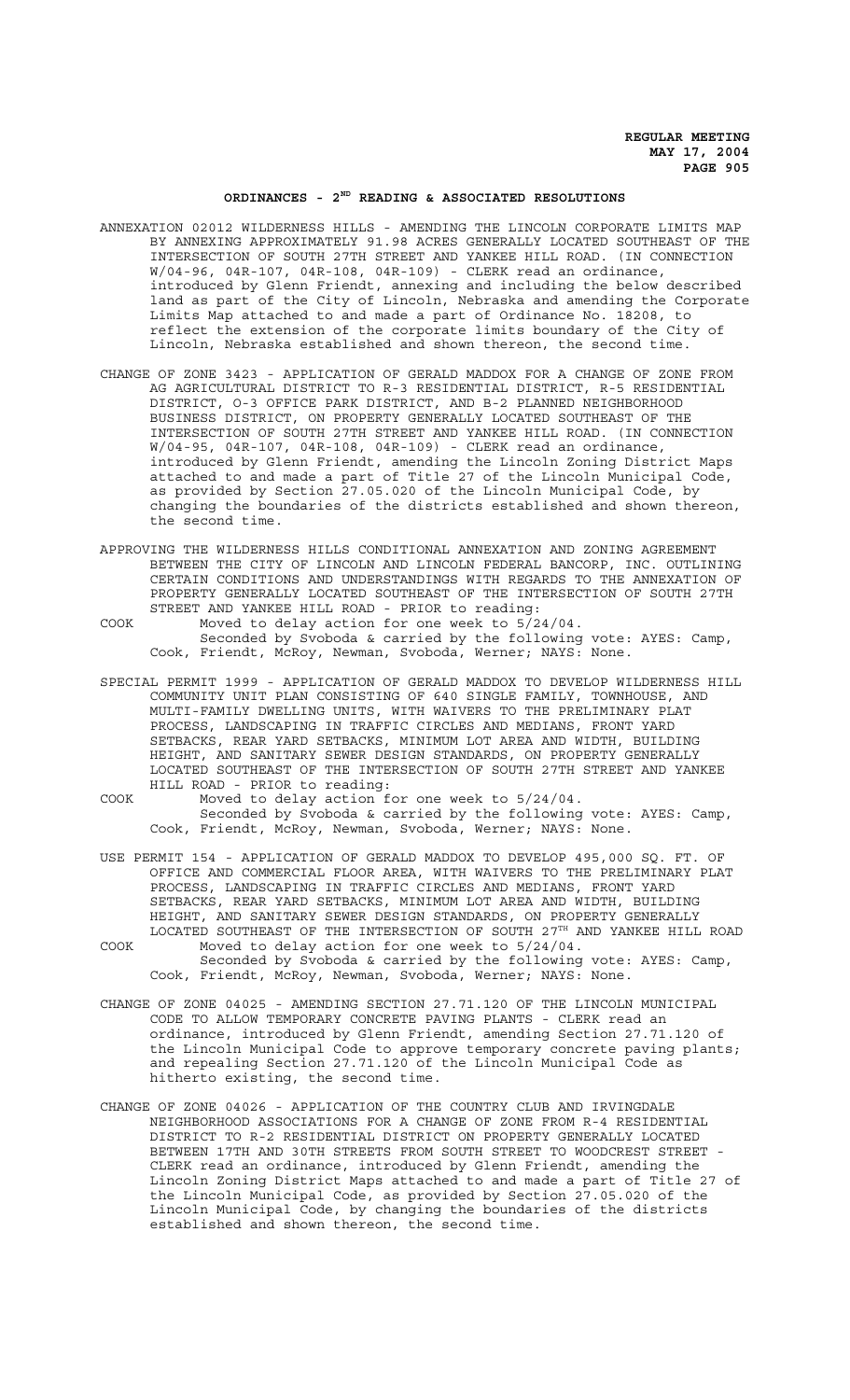- AMENDING SECTION 9.20.080 OF THE LINCOLN MUNICIPAL CODE REGARDING PANHANDLING BY PROVIDING A MORE SPECIFIC DEFINITION OF THE OFFENSE INCLUDING BUT NOT LIMITED TO THE TIME, PLACE AND MANNER OF THE ACTS PROHIBITED BY SAID ORDINANCE - CLERK read an ordinance, introduced by Glenn Friendt, amending Section 9.20.080 of the Lincoln Municipal Code relating to the panhandling to provide a more specific definition of the offense including but not limited to the time, place and manner of the acts prohibited by said ordinance; and repealing Section 9.20.080 of the Lincoln Municipal code as hitherto existing, the second time.
- APPROVING A LEASE AGREEMENT BETWEEN THE LINCOLN-LANCASTER COUNTY HEALTH DEPARTMENT AND THE LINCOLN MEDICAL EDUCATION PARTNERSHIP FOR THE WIC PROGRAM FOR A THREE-YEAR PERIOD AT 4600 VALLEY ROAD - CLERK read an ordinance, introduced by Glenn Friendt, accepting and approving a Lease Agreement between the City of Lincoln, Nebraska and Lincoln Medical Education Partnership for the lease of 200 sq. ft. of space at 4600 Valley Road, Lincoln, Lancaster County, Nebraska, on behalf of the Lincoln-Lancaster County Health Department for its WIC Program for a term of three years, the second time.

#### **RESOLUTIONS**

- APPOINTING GEORGIA M. GLASS TO THE PARKS AND RECREATION ADVISORY BOARD TO FILL AN UNEXPIRED TERM EXPIRING APRIL 27, 2006 - CLERK read the following resolution, introduced by Annette McRoy, who moved its adoption:
- A-82757 BE IT RESOLVED by the City Council of the City of Lincoln, Nebraska:

That the appointment of Georgia M. Glass to the Parks and Recreation Advisory Board to fill an unexpired three-year term expiring April 27, 2006 is hereby approved.

Introduced by Annette McRoy Seconded by Svoboda & carried by the following vote: AYES: Camp, Cook, Friendt, McRoy, Newman, Svoboda, Werner; NAYS: None.

APPROVING AN AGREEMENT BETWEEN THE CITY AND THE NEBRASKA DEPT. OF ROADS FOR THE FUNDING OF THE CITYWIDE SAFETY IMPROVEMENT PROJECT, DURABLE CROSSWALK MARKING PROJECT, AT VARIOUS LOCATIONS - CLERK read the following resolution, introduced by Annette McRoy, who moved its

adoption:<br>A-82758 BE BE IT RESOLVED by the City Council of the City of Lincoln, Nebraska:

That the attached Agreement between the City of Lincoln and the State of Nebraska Department of Roads for Project No. STPP-5231(12), (CN 12741, City Project #701909), to obligate Federal and State funds for the Durable Crosswalk Marking Project at various locations, in accordance with the terms and conditions contained in said Agreement, is hereby approved and the Mayor is authorized to execute the same on behalf of the City of Lincoln.

The City Clerk is directed to return the executed copies of the Agreement to the Public Works and Utilities Department, for transmittal and execution by the State Department of Roads.

Introduced by Annette McRoy Seconded by Friendt & carried by the following vote: AYES: Camp, Cook, Friendt, McRoy, Newman, Svoboda, Werner; NAYS: None.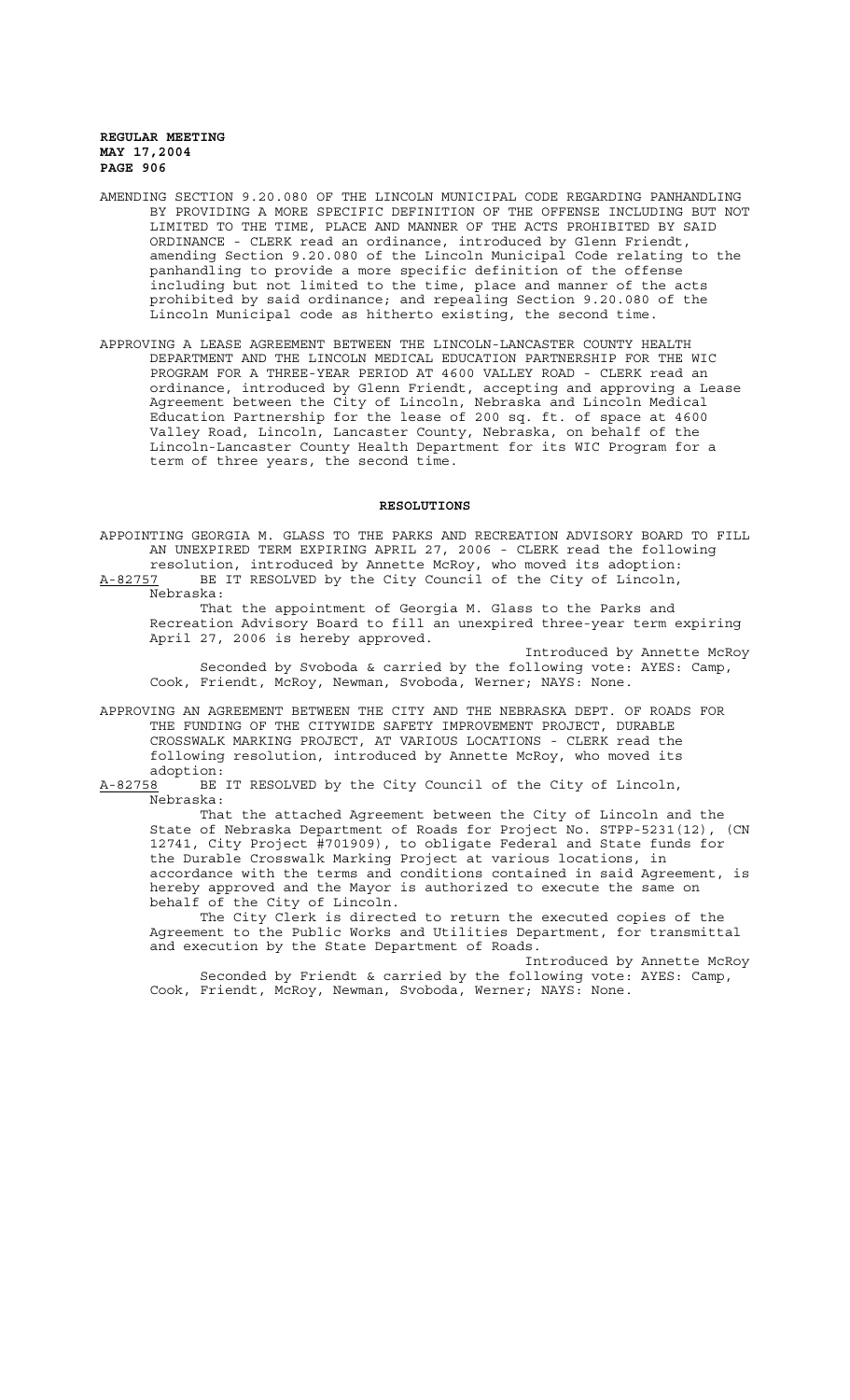APPROVING AN AGREEMENT BETWEEN THE CITY AND THE NEBRASKA DEPT. OF ROADS FOR THE FUNDING OF THE INTERSECTION SAFETY IMPROVEMENT PROJECT AT S. 14TH STREET AND HIGHWAY 2 - CLERK read the following resolution, introduced by Annette McRoy, who moved its adoption:

A-82759 BE IT RESOLVED by the City Council of the City of Lincoln, Nebraska:

That the attached Agreement between the City of Lincoln and the State of Nebraska Department of Roads for Project No. STPP-5221(2), (CN 12742, City Project #701908), to obligate Federal and State funds for the Intersection Safety Improvement Project at South 14th and Highway 2, in accordance with the terms and conditions contained in said Agreement, is hereby approved and the Mayor is authorized to execute the same on behalf of the City of Lincoln.

The City Clerk is directed to return the executed copies of the Agreement to the Public Works and Utilities Department, for transmittal and execution by the State Department of Roads.

Introduced by Annette McRoy Seconded by Svoboda & carried by the following vote: AYES: Camp, Cook, Friendt, McRoy, Newman, Svoboda, Werner; NAYS: None.

WAIVING THE RIGHT OF THE CITY OF LINCOLN TO OBJECT TO THE VALIDITY OF THE CONVEYANCE OF THAT PART OF LOT 1, BLOCK 3, HIGH RIDGE WEST ACRES FIRST ADDITION THAT LIES EAST OF A LINE 408.67 FEET EAST OF THE WEST LOT LINE OF SAID LOT 1, AS MEASURED ALONG THE NORTH AND SOUTH LINES OF SAID LOT; AND THE SOUTH 330 FEET OF THE NORTH 363 FEET OF OUTLOT B, HIGH RIDGE WEST ACRES ADDITION, LYING WEST OF THE BURLINGTON NORTHERN AND SANTA FE RAILWAY COMPANY RIGHT OF WAY, EXCEPT THE WEST 460 FEET THEREOF, FROM ANT, LLC TO JACK L. MCDONALD AND LUCINDA C. MCDONALD ON THE GROUND THAT THE CONVEYANCE FAILED TO COMPLY WITH THE REQUIREMENTS RELATING TO SUBDIVISION APPROVAL - CLERK Read the following resolution, introduced by ANNETTE MCROY, who moved its adoption:

A-82760 WHEREAS, on November 8, 2001 Jack E. McDonald and Lucinda C. McDonald purchased two parcels of property from ANT, LLC, a Delaware limited liability company; said parcels of land being described as: That portion of Lot 1, Block 2, High Ridge West Acres, First Addition, that lies east of a line 408.67 feet east of the west line of said Lot 1 as measured along the north and south lines of said Lot 1; and That portion of Outlot B, High Ridge West Acres, more particularly described as the south 330 feet of the north 363 feet of said Outlot B, lying west of the Burlington Northern and Santa Fe Railway Company right-of-way, except the west 460 feet thereof; and

WHEREAS, the conveyance to the McDonalds failed to comply with the requirements relating to subdivision approval; and WHEREAS, Shanna L. Cole, on behalf of McDonalds, has requested the

City to consent to the validity of said conveyance.

WHEREAS, the Planning Department has recommended that the City, in accordance with the provisions of Neb. Rev. Stat. § 76-2,110, waive its right to object to said conveyance in order to allow said conveyance to be fully valid upon condition that the two parcels are final platted into a single lot by the McDonalds; and

WHEREAS, the McDonalds have prepared a final plat complying with the recommendations of the Planning Department; and

WHEREAS, in accordance with the provisions of Neb. Rev. Stat. § 76-2,100 the City of Lincoln desires to waive its right to object to said conveyance in order to allow such conveyance to be fully valid; and

NOW, THEREFORE, BE IT RESOLVED, by the City Council of the City of Lincoln, Nebraska:

1. That the City of Lincoln waives its right to object to the validity to the conveyance of that portion of Lot 1, Block 3, High Ridge West Acres, First Addition, that lies east of a line 408.67 feet east of the west line of said Lot 1 as measured along the north and south lines of said Lot 1, and further waives its right to object to the validity of the conveyance of that part of Outlot B, High Ridge West Acres, more particularly described as the south 330 feet of the north 363 feet of said Outlot B, lying west of the Burlington Northern and Santa Fe Railway Company right-of-way, except the west 460 feet thereof, from ANT, LLC to Jack E. McDonald and Lucinda C. McDonald, filed of record with the Lancaster County Register of Deeds as Instrument No. 2001- 075706.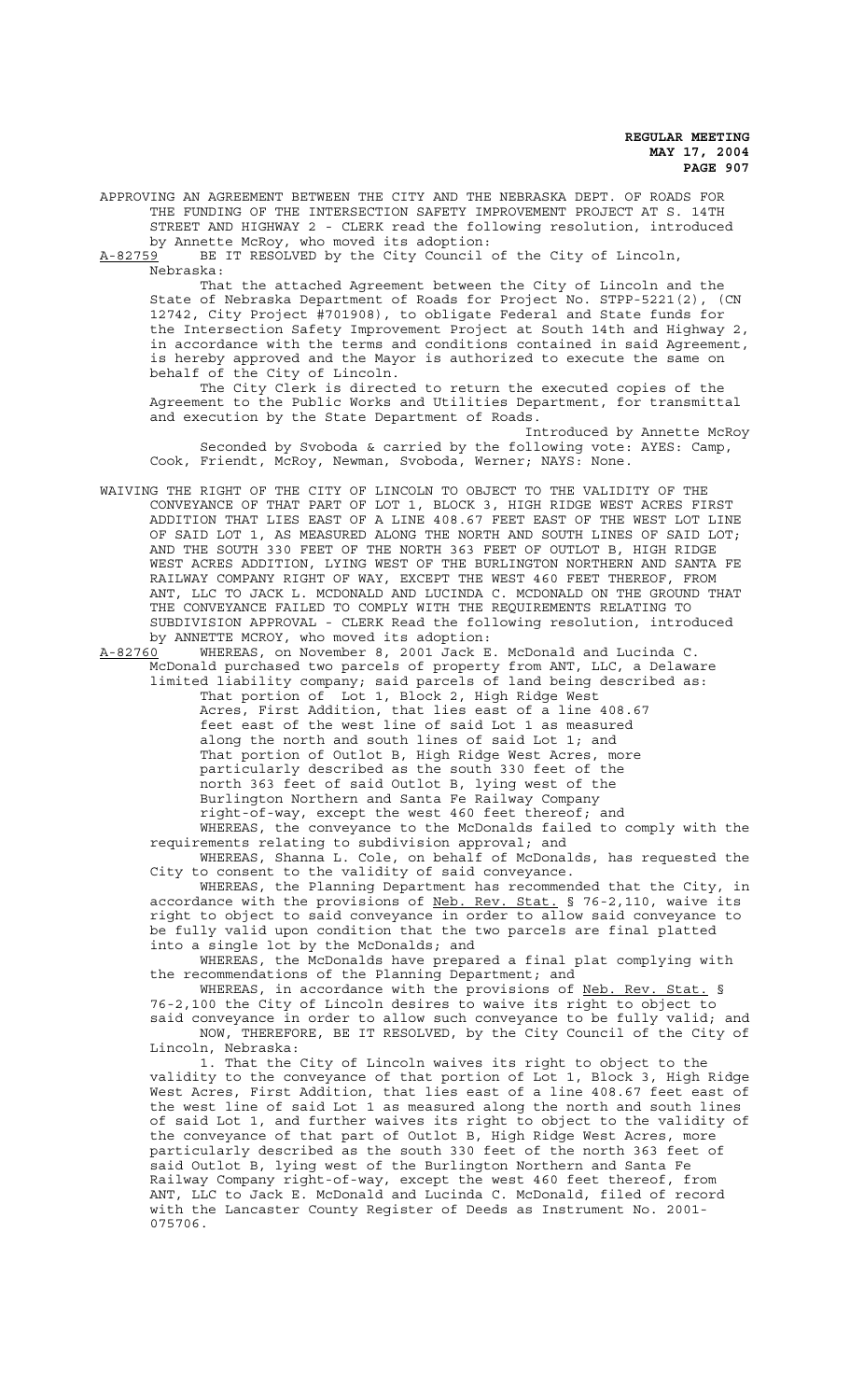2. That the City Clerk is directed to return an original of this Resolution to Shanna L. Cole, Attorney at Law, 1045 Lincoln Mall, Suite 200, Lincoln, NE 68509, to be recorded with the Register of Deeds of Lancaster County.

Introduced by Annette McRoy Seconded by Svoboda & carried by the following vote: AYES: Camp, Cook, Friendt, McRoy, Newman, Svoboda, Werner; NAYS: None.

COMP. PLAN AMENDMENT 03007 - AMENDING THE 2025 LINCOLN CITY - LANCASTER COUNTY COMPREHENSIVE PLAN TO REMOVE REFERENCE TO THE DETERMINATION OF COUNTY IMPACT FEES - PRIOR to reading:

CAMP Moved to Amend No. 1. On page 1, line 21, delete the words "study's conclusions and subsequent public dialogue suggest the". On page 1, line 22, after the word "City" insert the word "shall". Seconded by Svoboda & carried by the following vote: AYES: Camp,

Cook, Friendt, McRoy, Newman, Svoboda; NAYS: Werner.

CLERK Read the following resolution, introduced by Annette McRoy, who moved its adoption:<br>A-82761 WHEREAS, the

WHEREAS, the Planning Director has made application to amend the 2025 Lincoln-Lancaster County Comprehensive Plan by revising the Guiding Principles for Rural Areas to remove the determination of county impact fees.

WHEREAS, the Lincoln City - Lancaster County Planning Commission has recommended approval of said proposed amendment.

NOW, THEREFORE, BE IT RESOLVED by the City Council of the City of Lincoln, Nebraska that the 2025 Lincoln-Lancaster County Comprehensive Plan be amended as follows:

1. Amend the Guiding Principles for Rural Areas deleting the entire last paragraph on page F71 and inserting a new paragraph as follows:

When the independent study to quantify and qualify the positive and negative economics of acreage development is completed, the county should determine if an impact fee or other development exactions are needed to be sure acreage development is paying its "fair share" of costs. The study should include a review of policy issues and options such as the build-through concept, lot size, acreage standards, acreages and town relationships, acreages and sensitive areas, agriculture, acreage clusters, desired acreage population, acreage, size and land use consumption and AGR -<br><del>zoning.</del>

As called for in the adopted Comprehensive Plan, an independent study to quantify the economic impacts of acreage development has been completed. The study's conclusions and the subsequent public dialogue suggests the County and City continue to look at ways to contain public costs and coordinate public resource allocation, especially in the area of road construction. A variety of management techniques could be used, including the shared engineering and funding of road projects that aid urban expansion and adoption of rural land use policies that minimize future capital and operating costs.

BE IT FURTHER RESOLVED that any other references in said plan which may be affected by the above-specified amendment be, and they hereby are amended to conform with such specific amendment.

Introduced by Annette McRoy Seconded by Friendt & carried by the following vote: AYES: Camp, Cook, Friendt, McRoy, Newman, Svoboda, Werner; NAYS: None.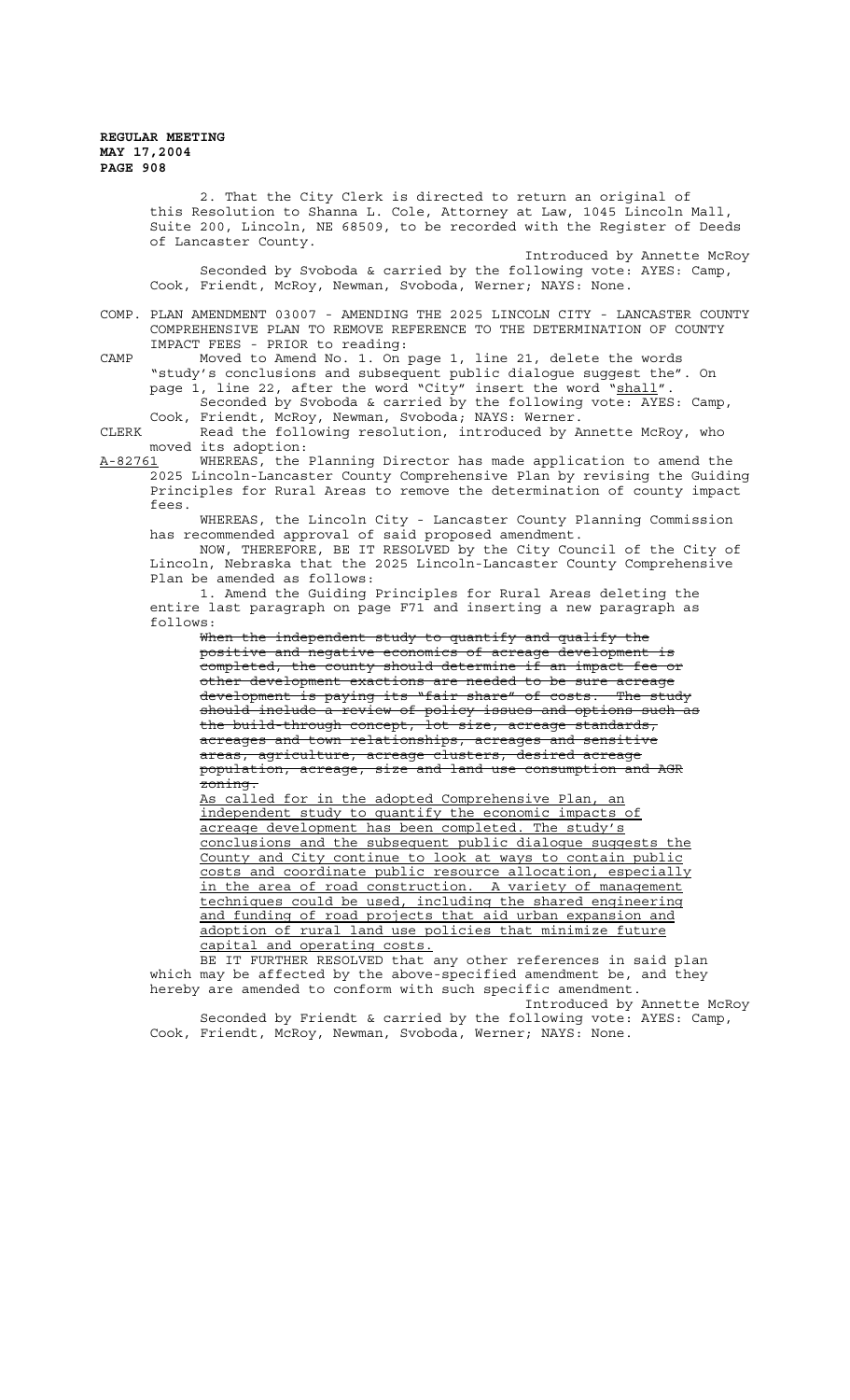ACCEPTING THE REPORT OF NEW AND PENDING CLAIMS AGAINST THE CITY AND APPROVING DISPOSITION OF CLAIMS SET FORTH THEREIN FOR THE PERIOD OF APRIL 16 - 30, 2004 - CLERK read the following resolution, introduced by Annette McRoy, who moved its adoption:

A-82762 BE IT RESOLVED by the City Council of the City of Lincoln, Nebraska:

That the claims listed in the attached report, marked as Exhibit "A", dated May 3, 2004, of various new and pending tort claims filed against the City of Lincoln with the Office of the City Attorney or the Office of the City Clerk, as well as claims which have been disposed of, are hereby received as required by Neb. Rev. Stat. § 13-905 (Reissue 1997). The dispositions of claims by the Office of the City Attorney, as shown by the attached report, are hereby approved:

| DENIED                 |            | ALLOWED OR SETTLED |          |
|------------------------|------------|--------------------|----------|
| Misha Ferquson         | \$1,147.58 | David Johnson      | \$112.35 |
| Jay Ragsdale           | 177.00     | A&B Auto Sales     | 1,200.00 |
| Tiffany N. Urich       | 109.40     | Karen Happ         | 627.64   |
| Robert M. Beecham      | NAS*       |                    |          |
| Johnny Walls           | NAS*       |                    |          |
| * No Amount Specified. |            |                    |          |

The City Attorney is hereby directed to mail to the various claimants listed herein a copy of this resolution which shows the final disposition of their claim.

Introduced by Annette McRoy Seconded by Svoboda & carried by the following vote: AYES: Camp, Cook, Friendt, McRoy, Newman, Svoboda, Werner; NAYS: None.

SETTING THE HEARING DATE OF MONDAY, JUNE 7, 2004 AT 1:30 PM FOR AN APPLICATION REQUESTING AN ADDITION TO THEIR PREMISE AT GRANDSTAND LLC DBA BLEACHERS BAR & GRILL LOCATED AT 5601 SOUTH 56TH STREET, SUITE 20 - CLERK read the following resolution, introduced by Annette McRoy, who moved its adoption:

A-82764 BE IT RESOLVED by the City Council, of the City of Lincoln, that a hearing date is hereby set for Monday, June 7, 2004, at 1:30 p.m. or as soon thereafter as possible in the City Council Chambers, County-City Building, 555 South 10<sup>th</sup> Street, Lincoln, NE, for the Application of Grandstand LLC dba Bleachers Bar & Grill for an addition to their premise located at 5601 South 56th Street, Suite 20.

If the Police Department is unable to complete the investigation by said time, a new hearing date will be set.

Introduced by Annette McRoy Seconded by Svoboda & carried by the following vote: AYES: Camp, Cook, Friendt, McRoy, Newman, Svoboda, Werner; NAYS: None.

SETTING THE HEARING DATE OF MONDAY, JUNE 7, 2004 AT 1:30 PM FOR AN APPLICATION OF CHUN'S KITCHEN INC. DBA CHINA INN FOR A CLASS J LIQUOR LICENSE LOCATED AT 2662 CORNHUSKER HIGHWAY, SUITE 8 - CLERK read the following resolution, introduced by Annette McRoy, who moved its adoption:

A-82765 BE IT RESOLVED by the City Council, of the City of Lincoln, that hearing date is hereby set for Monday, June 7, 2004 at 1:30 p.m. or as soon thereafter as possible in the City Council Chambers, County-City Building, 555 South 10<sup>th</sup> Street, Lincoln, NE, for the Application of Chun's Kitchen Inc. dba China Inn for a Class J Liquor License located at 2662 Cornhusker Highway, Suite 8.

If the Police Department is unable to complete the investigation by said time, a new hearing date will be set.

Introduced by Annette McRoy Seconded by Svoboda & carried by the following vote: AYES: Camp, Cook, Friendt, McRoy, Newman, Svoboda, Werner; NAYS: None.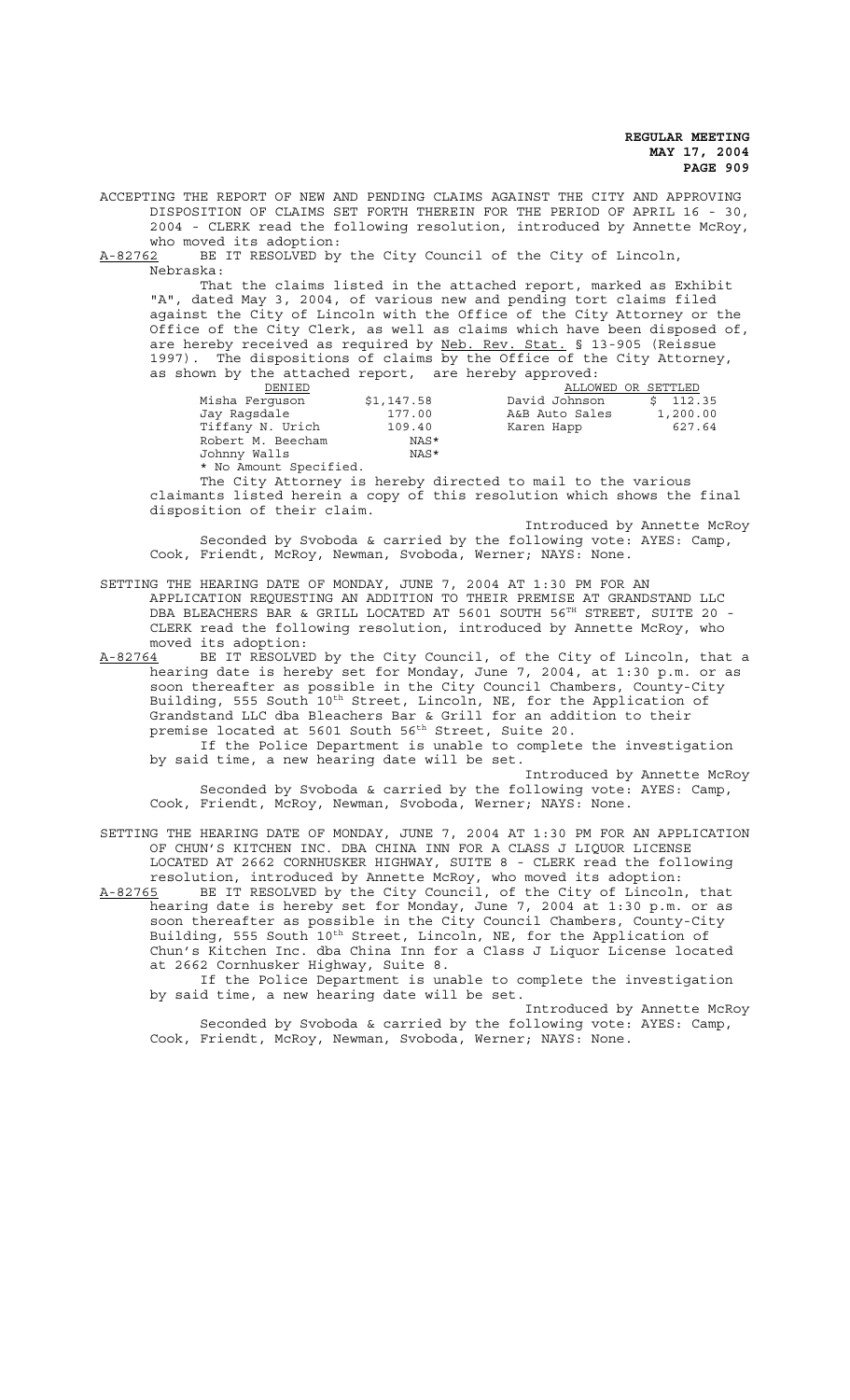SETTING THE HEARING DATE MONDAY, JUNE 7, 2004 AT 1:30 PM FOR AN APPLICATION OF POTENTIAL II LLC DBA BUFFALO WILD WINGS FOR A CLASS I LIQUOR LICENSE LOCATED AT 7301 SOUTH 27TH STREET, SUITE 100 - CLERK read the following resolution, introduced by Annette McRoy, who moved its adoption:

A-82766 BE IT RESOLVED by the City Council, of the City of Lincoln, that a hearing date is hereby set for Monday, June 7, 2004, at 1:30 p.m. or as soon thereafter as possible in the City Council Chambers, County-City Building, 555 South 10<sup>th</sup> Street, Lincoln, NE, for the Application of Potential II dba Buffalo Wild Wings for a Class I Liquor License located at 7301 South 27th Street, Suite 100.

If the Police Department is unable to complete the investigation by said time, a new hearing date will be set.

Introduced by Annette McRoy Seconded by Svoboda & carried by the following vote: AYES: Camp, Cook, Friendt, McRoy, Newman, Svoboda, Werner; NAYS: None.

#### **PETITIONS & COMMUNICATIONS**

INFORMAL PETITION SUBMITTED BY DIANE M. RADNIECKI REQUESTING TO CREATE A GRAVELING DISTRICT ON NANCE ROAD, WHICH IS NORTH OF CORNHUSKER HIGHWAY - CLERK presented said petition which was referred to the Public Works Department.

#### **REPORTS OF CITY OFFICERS**

- CLERK'S LETTER AND MAYOR'S APPROVAL OF RESOLUTIONS AND ORDINANCES PASSED BY THE CITY COUNCIL ON MAY 3, 2004 - CLERK presented said report which was placed on file in the Office of the City Clerk.
- CLERK'S LETTER AND MAYOR'S APPROVAL OF RESOLUTIONS AND ORDINANCES PASSED BY THE CITY COUNCIL ON MAY 10, 2004 - CLERK presented said report which was placed on file in the Office of the City Clerk.
- REPORT OF UNL MICROBIOLOGIST FOR WATER TESTING FOR THE MONTH OF APRIL, 2004 CLERK presented said report which was placed on file in the Office of the City Clerk.
- INVESTMENT OF FUNDS FOR THE WEEK OF MAY 3 THRU MAY 7, 2004 CLERK read the following resolution, introduced by Glenn Friendt, who moved its adoption:
- A-82763 BE IT HEREBY RESOLVED BY THE CITY COUNCIL of the City of Lincoln, Nebraska:

That the attached list of investments be confirmed and approved, and the City Treasurer is hereby directed to hold said investments until maturity unless otherwise directed by the City Council.

Introduced by Glenn Friendt Seconded by Svoboda & carried by the following vote: AYES: Camp, Cook, Friendt, McRoy, Newman, Svoboda, Werner; NAYS: None.

REPORT FROM CITY TREASURER OF TELECOMMUNICATIONS OCCUPATION TAX FOR THE MONTHS OF JANUARY THRU MARCH, 2004: TELENATIONAL COMMUNICATIONS INC; MARCH, 2004: CELLULAR ONE, NE TECH & TELECOMMUNICATIONS INC, ATS MOBILE TELEPHONE CO - CLERK presented said report which was placed on file in the Office of the City Clerk.

THE FOLLOWING WERE REFERRED TO THE PLANNING DEPARTMENT:

- Change of Zone No. 04017 Requested by Glen Herbert, from AGR Agricultural Residential district to R-3 Residential District, on property generally located at South 84th Street and Pine Lake Road.
	- Change of Zone No. 04028 Requested by Urban Development Department, from B-4 Lincoln Center Business District to B-4 Lincoln Center Business District Sign District, on property generally located at 11th & P Streets.
	- Change of Zone No. 04029 Requested by SID #6, from AG Agricultural District and H-3 Highway Commercial District to H-3 Highway Commercial District and R-1 Residential District, on property generally located at 82<sup>nd</sup> and West "O" Streets.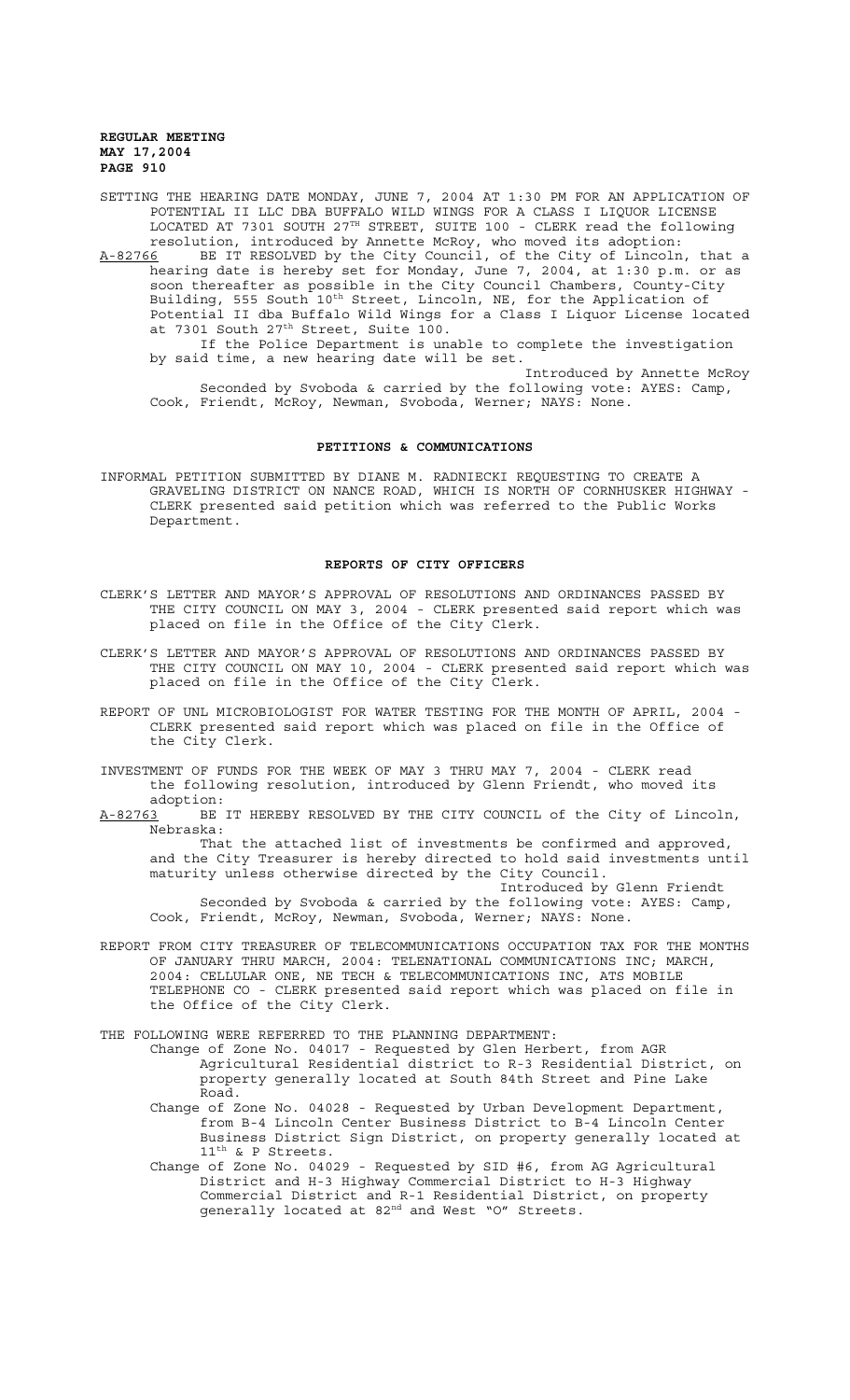- Change of Zone No. 04031 Requested by Brian D. Carstens, from I-1 Industrial District and R-4 Residential District to R-4 Residential District, P Public Use District and I-1 Industrial District to P Public Use District, on property generally located at North 33rd Street and Apple Street.
- Change of Zone No. 04033 Requested by Olsson Associates, O-3 Office Park District to B-2 Planned Neighborhood Business District, on property generally located at North 26<sup>th</sup> Street and Kensington Drive.
- Change of Zone No. 04034 Requested by Apple's Way, LLC from AGR Agricultural Residential District to R-3 Residential District, on property generally located at South 66th Street and Highway 2.
- Change of Zone No. 04035 Requested by Madonna Rehabilitation Hospital, from R-4 Residential District to O-3 Office Park District, on property generally located at Stephanie Lane and Pine Lake Road.
- Special Permit No. 1713C Requested by Madonna Rehabilitation Hospital, amendment to the Aspen 3<sup>rd</sup> Addition Community Unit Plan, generally located at Stephanie Lane and Pine Lake Road.
- Special Permit No. 1763A Requested by ESP Inc, for a mining permit, on property generally located at North 70<sup>th</sup> Street and Arbor Road.
- Special Permit No. 04011 Requested by Glen Herbert, Boulder Ridge Community Unit Plan, for a combination of single-family, attached two-family and apartments, totaling approximately 461 dwelling units, with request to waive sanitary sewer to run opposite the street grade, on property generally located at at South 84<sup>th</sup> Street and Pine Lake Road.
- Special Permit No. 04014 Requested by Patricia Slaughter and Connie Heier, Whispering Creek Community Unit Plan, for 51 single family lots, with requests to waive sidewalks, street trees, landscape screening, street lighting, block length, and preliminary plat, on property generally located at South 112<sup>th</sup> Street and Old Cheney Road.
- Special Permit No. 04020 Requested by Thomas D. Friedman, for a limited landfill, on property generally located at 2861 West "O" Street.
- Special Permit No. 04021 Requested by Hope Community Church, for a 49' ornamental tower, on property generally located at Highway 77 and Pioneers Boulevard.
- Special Permit No. 04022 Requested by Four Suns Restaurant Inc, for the authority to sell alcoholic beverages for consumption on the premises, on property generally located at 3239 South 13th Street.
- Special Permit No. 04023 Requested by Brian D. Carstens, Flat Iron Crossing Community Unit Plan, for approximately 34 single family units, with requests to waive the preliminary plat procedures, maximum block length, sidewalks, depth to width lot ratio, street trees, landscape screen, recreational facility, location of the water main and sanitary sewer, on property generally located at North 33rd St and Apple St.
- Special Permit No. 04024 Requested by Kayla J. Olmer, for the authority to sell alcohol for consumption on the premises, on property located at 2701 North 48<sup>th</sup> Street.
- Special Permit No. 04026 Requested by Madonna Rehabilitation Hospital, for a 65,00 square foot wellness center, on property generally located at Stephanie Lane and Pine Lake Road.
- Use Permit No. 94B Requested by Olsson Associates, an amendment to increase the boundaries, on property generally located at North 26<sup>th</sup> Street and Kensington Drive.
- Use Permit No. 04001- Requested by Madonna Rehabilitation Hospital, for a 65,000 square foot wellness center and a 45,000 square foot medical office space, on property generally located at Stephanie Lane and Pine Lake Road.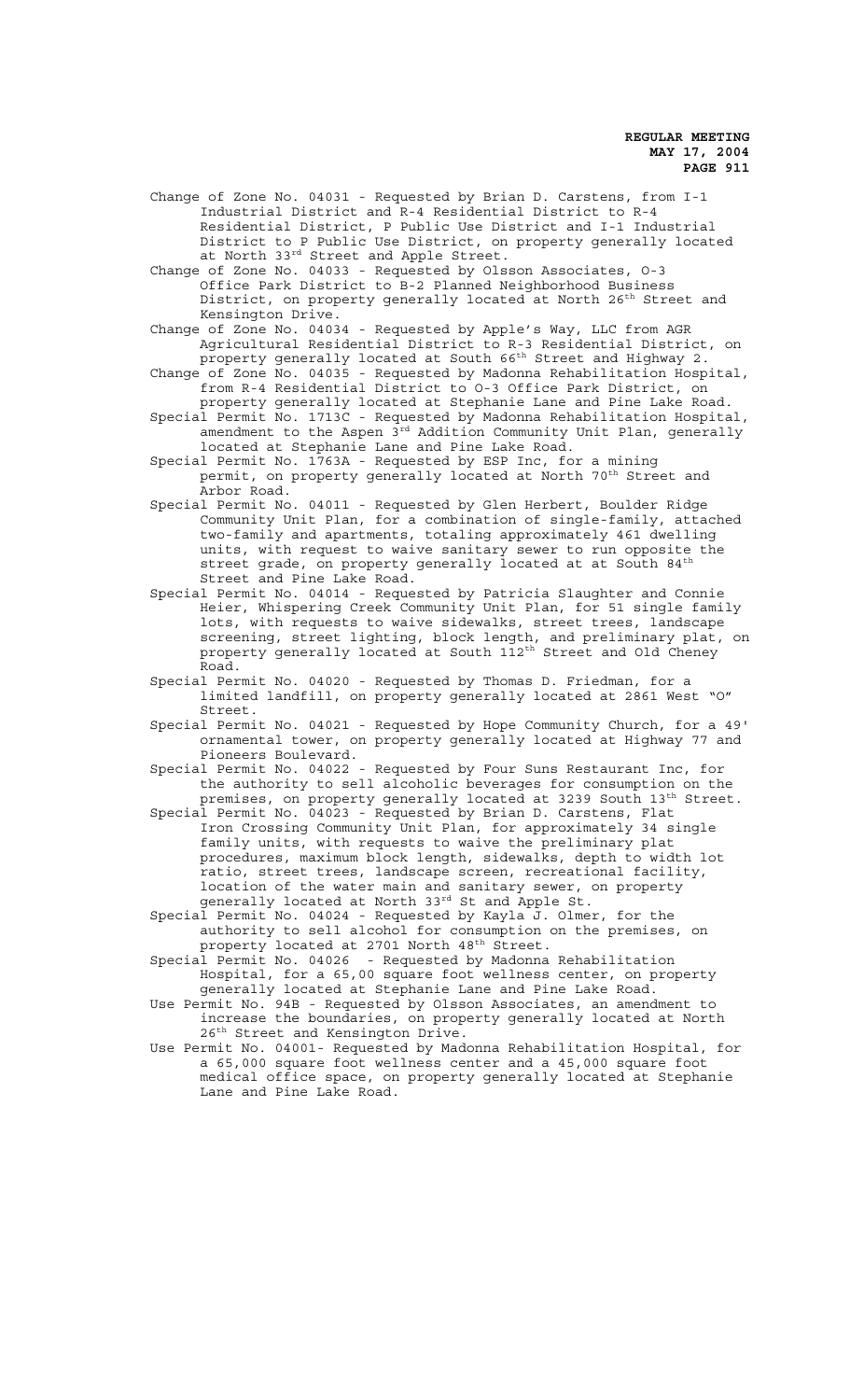#### ORDINANCES - 1<sup>ST</sup> READING

- CREATING GRADING DISTRICT NO. 152 IN THE NORTH/SOUTH ALLEY N. 58TH STREET TO TOUZALIN AVE., GLADSTONE TO JUDSON STREET AND ASSESSING THE COSTS THEREOF AGAINST THE BENEFITTED PROPERTIES - CLERK read an ordinance, introduced by Annette McRoy, an ordinance creating Grading District No. 152, defining the limits thereof, establishing the width of the roadway to be graded, providing for the grading of the sidewalk space and the relaying of sidewalks providing for the payment of the cost thereof, designating the property to be benefitted, providing for the acquisition of easements and additional right-of-way, if necessary, and repealing all ordinances or parts of ordinances in conflict herewith, the first time.
- CREATING GRAVELING DISTRICT NO. 341 IN THE NORTH/SOUTH ALLEY N. 58TH STREET TO TOUZALIN AVE., GLADSTONE TO JUDSON STREET AND ASSESSING THE COSTS THEREOF AGAINST THE BENEFITTED PROPERTIES - CLERK read an ordinance, introduced by Annette McRoy, creating Graveling District No. 341, defining the limits thereof, establishing the width of the roadway to be improved with gravel, crushed rock or other similar material, providing for the payment of the cost thereof, designating the property to be benefitted, providing for the acquisition of easements and additional right-of-way, if necessary, and repealing all ordinances or parts of ordinances in conflict herewith, the first time.
- CREATING WATER DISTRICT NO. 1193 IN OAKS HOLLOW LANE, STEVENS RIDGE ESTATES AND ASSESSING THE COSTS THEREOF AGAINST THE BENEFITTED PROPERTIES CLERK read an ordinance, introduced by Annette McRoy, creating Water District No. 1193, designating the real estate to be benefitted, providing for assessment of the costs of the improvements constructed therein, providing for the acquisition of easements and additional right-of-way, if necessary, and repealing all ordinances or parts of ordinances in conflict herewith, the first time.
- CREATING PAVING DISTRICT NO. 2628 IN NORTH 36TH STREET, VINE TO W STREETS AND ASSESSING THE COSTS THEREOF AGAINST THE BENEFITTED PROPERTIES - CLERK read an ordinance, introduced by Annette McRoy, creating Paving District No. 2628, defining the limits thereof, establishing the width of the roadway to be paved and the width of the grading to be done, providing for the curbing, guttering, and relaying of sidewalks, providing for the payment of the cost thereof, designating the property to be benefitted, providing for the acquisition of easements and additional right-of-way, if necessary, and repealing all ordinances or parts of ordinances in conflict herewith, the first time.
- RENAMING UPTON GRAY LANE TO UPTON GREY LANE GENERALLY LOCATED AT S. 56TH STREET AND PINE LAKE ROAD TO CORRECT THE SPELLING OF SAID STREET - CLERK read an ordinance, introduced by Annette McRoy, changing the name of Upton Gray Lane to Upton Grey Lane located east of South 56<sup>th</sup> Street and south of Pine Lake Road, to correct the spelling of said street, the first time.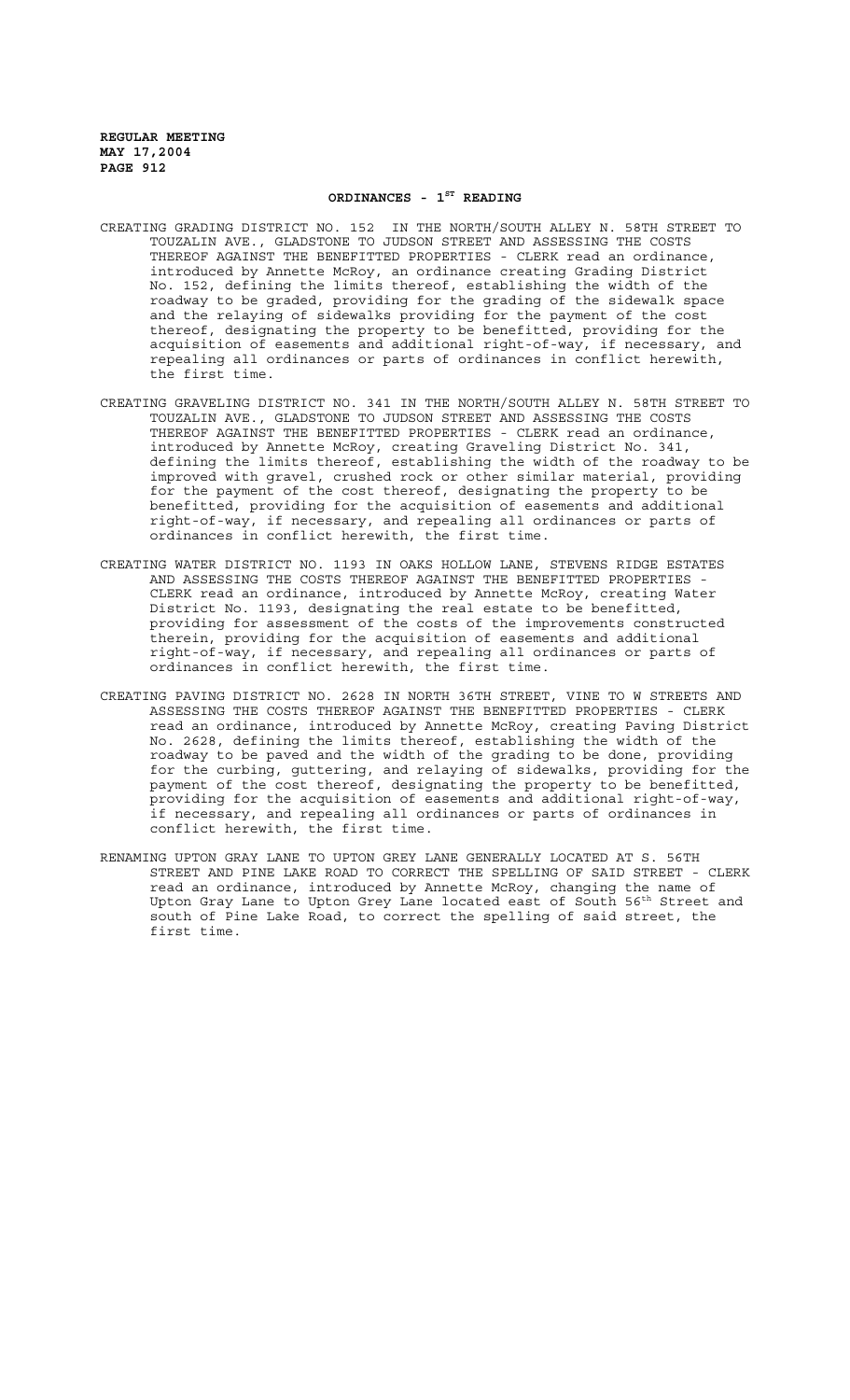## ORDINANCES - 3<sup>RD</sup> READING & RESOLUTION FOR ACTION

REPEALING ORDINANCE NO. 18154 WHICH CREATED RE-PAVING DISTRICT NO. 156 IN SOUTH CODDINGTON AVE. FROM WEST O STREET SOUTH APPROXIMATELY 1200 FEET, DUE TO THE LACK OF MAJORITY PETITION - CLERK read an ordinance, introduced by Jonathan Cook, re-pealing ordinance No. 18154 which created Re-paving District No. 156, which re-paving district included all that portion of South Coddington Avenue from West "O" Street south approximately 1200 +/- feet describing the benefitted property as follows; Lots 4, 5, 6, 7, 8, and 9, Block 1; Lots 1, 2, 3, 10, 11 and 12, Block 2; Lots 1, 2, 3, 10, 11 and 12, Block 3; Lots 4, 5, 6, 7, 8 and 9, Block 4 and the vacated streets and alleys adjacent thereto all in Manchester Heights; Lots 1, 2 and 3 and Lot 112, Irregular Tract NW 28-10-06, Ford Van Lines Addition all in the Northwest Quarter of Section 28, Township 10 North, Range 6 East of the sixth Principal Meridian in the City of Lincoln, Lancaster County, Nebraska and providing for the payment of the cost thereof, the third time. COOK Moved to pass the ordinance as read.

Seconded by Svoboda & carried by the following vote: AYES: Camp, Cook, Friendt, McRoy, Newman, Svoboda, Werner; NAYS: None. The ordinance, being numbered #**18368**, is recorded in Ordinance Book #25.

VACATING A PORTION OF 43RD STREET SOUTH OF SUMNER STREET AND AUTHORIZING THE SALE THEREOF TO CHRIST LUTHERAN CHURCH - CLERK read an ordinance, introduced by Jonathan Cook, vacating a portion of 43rd Street south of Sumner Street, and retaining title thereto in the City of Lincoln, Lancaster County, Nebraska, the third time.

COOK Moved to pass the ordinance as read.

Seconded by Svoboda & carried by the following vote: AYES: Camp, Cook, Friendt, McRoy, Newman, Svoboda, Werner; NAYS: None. The ordinance, being numbered #**18363**, is recorded in Ordinance Book #25.

VACATING 120 FEET OF SOUTH 22ND STREET GENERALLY LOCATED AT THE INTERSECTION OF SOUTH 22ND STREET AND WESLEY DRIVE - CLERK read an ordinance, introduced by Jonathan Cook, vacating a portion of South  $22<sup>nd</sup>$  Street, generally located at the intersection of South 22<sup>nd</sup> Street and Wesley Drive, and retaining title thereto in the City of Lincoln, Lancaster County, Nebraska, the third time.

COOK Moved to pass the ordinance as read. Seconded by Svoboda & carried by the following vote: AYES: Camp, Cook, Friendt, McRoy, Newman, Svoboda, Werner; NAYS: None.

The ordinance, being numbered #**18364**, is recorded in Ordinance Book #25.

RENAMING JACOB DRIVE AS JACOBS CREEK DRIVE GENERALLY LOCATED WEST OF SOUTH 27TH STREET AND SOUTH OF PINE LAKE ROAD - CLERK read an ordinance, introduced by Jonathan Cook, changing the name of Jacob Drive to Jacobs Creek Drive located west of South 27<sup>th</sup> Street and south of Pine Lake Road, as recommended by the Street Name committee, the third time.

COOK Moved to pass the ordinance as read. Seconded by Svoboda & carried by the following vote: AYES: Camp, Cook, Friendt, McRoy, Newman, Svoboda, Werner; NAYS: None. The ordinance, being numbered **#18365**, is recorded in Ordinance Book #25.

REPEALING CHAPTER 24.50 OF THE LINCOLN MUNICIPAL CODE, SEWER MAIN AND WATER MAIN SYSTEMS ON PRIVATE PROPERTY - CLERK read an ordinance, introduced by Jonathan Cook, repealing Sections 24.50.010, 24.50.020, 24.50.025, 24.50.030, 24.50.040, 24.50.050, 24.50.060 and 24.50.080 of the Lincoln Municipal Code, codified as Chapter 24.50, Sewer Main and Water Main Systems on Private Property, to eliminate code provisions that are no longer applicable; amending Section 17.58.095 of the Lincoln Municipal Code relating to Private Wastewater Systems to eliminate a reference to said Chapter 24.50; and repealing Section 17.58.095 of the Lincoln Municipal Code as hitherto existing, the third time.

COOK Moved to pass the ordinance as read. Seconded by Svoboda & carried by the following vote: AYES: Camp, Cook, Friendt, McRoy, Newman, Svoboda, Werner; NAYS: None. The ordinance, being numbered #**18366**, is recorded in Ordinance Book #25.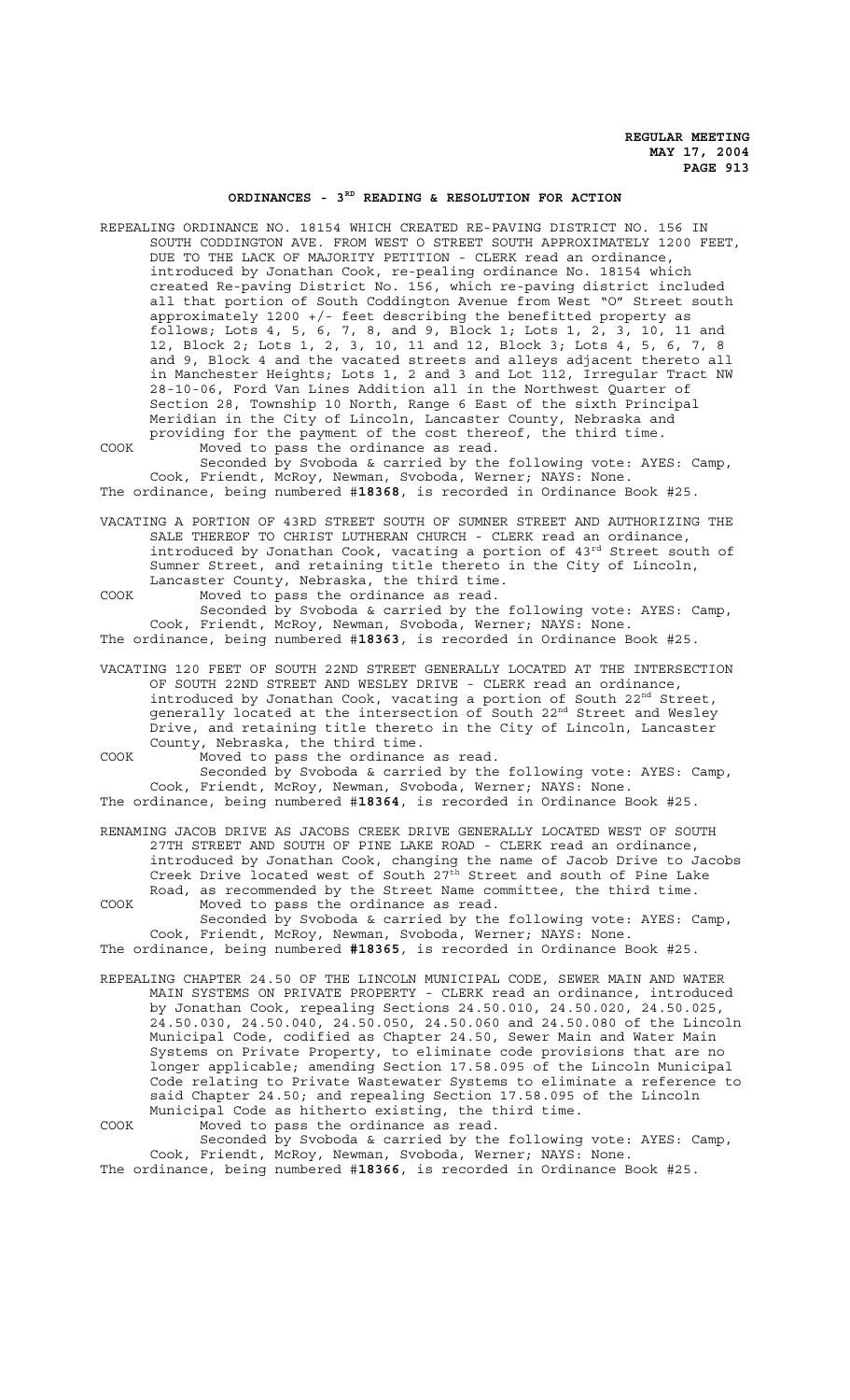CHANGE OF ZONE 04002 - APPLICATION OF STONE BRIDGE CREEK, L.L.C. FOR A CHANGE OF ZONE FROM R-3 RESIDENTIAL TO B-2 PLANNED NEIGHBORHOOD BUSINESS DISTRICT, ON PROPERTY GENERALLY LOCATED AT NORTH 14TH STREET AND ARBOR ROAD - CLERK read an ordinance, introduced by Jonathan Cook, amending the Lincoln Zoning District Maps attached to and made a part of Title 27 of the Lincoln Municipal Code, as provided by Section 27.05.020 of the Lincoln Municipal Code, by changing the boundaries of the districts established and shown thereon, the third time.

COOK Moved to pass the ordinance as read.

Seconded by Svoboda & carried by the following vote: AYES: Camp, Cook, Friendt, McRoy, Newman, Svoboda, Werner; NAYS: None. The ordinance, being numbered #**18367**, is recorded in Ordinance Book #25.

- SPECIAL PERMIT 04004 APPLICATION OF STONE BRIDGE CREEK L.L.C. TO DEVELOP STONE BRIDGE CREEK COMMUNITY UNIT PLAN FOR 759 DWELLING UNITS AND REQUESTED WAIVERS TO ELIMINATE THE PRELIMINARY PLAT PROCESS, TO ALLOW INCREASED LOT DEPTH-TO-WIDTH RATIO, TO ALLOW DOUBLE FRONTAGE LOTS ALONG ALVO ROAD, AND TO DELAY THE FILING OF A USE PERMIT, ON PROPERTY GENERALLY LOCATED AT NORTH 14TH STREET AND ARBOR ROAD - CLERK read the following resolution, introduced by Glenn Friendt, who moved its adoption for approval:
- A-82767 WHEREAS, Stone Bridge Creek, LLC has submitted an application designated as Special Permit No. 04004 for authority to develop Stone Bridge Creek Community Unit Plan for 759 dwelling units, and to waive the requirement to submit a preliminary plat, to increase lot depth to width ratio, to allow double frontage lots, and to delay the filing of a use permit, on property generally located at N. 14th Street and Arbor Road, and legally described to wit:

Lots 1 through 27, Block 1, Lots 1 through 29, Block 2, Lots 1 through 10, Block 3, Lots 1 through 4, Block 4, Outlots H and J, Stone Bridge Creek Addition, Lots 1 through 9, Block 1, Lot 1, Block 2, Lots 1 through 15, Block 3, Lots 1 and 2, Block 4, Lots 1 through 11, Block 5, Lots 1 through 16, Block 6, Lot 1, Block 7, Lots 1 through 10, Block 8, Lots 1 through 9, Block 9, and a portion of Outlot C, Stone Bridge Creek 1st Addition, Lots 1 through 25 and Lots 31 through 36, Block 1, Lots 1 through 28, Block 2, and Lots 1 through 20, Block 3, Stone Bridge Creek 2nd Addition, Lots 1 through 14, Block 1, Lots 1 through 30, Block 2, Lots 1 through 28, Block 3, Lots 1 through 29, Block 4, Lots 1 through 24, Block 5, Lots 1 through 16, Block 6, Lots 1 through 32, Block 7, Outlots A, B, and C, Stone Bridge Creek 3rd Addition and all of Stone Bridge Creek 4th Addition and a portion of Lot 43 Irregular Tract, located in the Northwest Quarter, the Northeast Quarter and the Southwest Quarter of Section 36, Township 11 North, Range 6 East of the 6th P.M., and also located in the Southwest Quarter of Section 25, Township 11 North, Range 6 East of the 6th P.M., Lancaster County, Nebraska, and being more fully described as follows:

Referring to the northwest corner of said Section 36; thence north 00 degrees 05 minutes 17seconds east (an assumed bearing) on the west line of the Southwest Quarter of said Section 25, 59.59 feet; thence south 89 degrees 54 minutes 36 seconds east, 33.00 feet to the point of beginning; thence south 89 degrees 28 minutes 59 seconds east, 1,161.57 feet; thence easterly on a 1,615.00 foot radius curve to the left, an arc length of 171.26 feet (long chord bears north 87 degrees 28 minutes 45 seconds east, 171.18 feet); thence continuing easterly on a 1,615.00 foot radius curve to the left, an arc length of 485.70 feet (long chord bears north 75 degrees 49 minutes 32 seconds east, 483.87 feet); thence south 22 degrees 47 minutes 25 seconds east, 120.00 feet; thence south 00 degrees 31 minutes 01 seconds west, 301.58 feet; thence south 44 degrees 28 minutes 59 seconds east, 84.85 feet; thence south 89 degrees 28 minutes 59 seconds east, 156.00 feet; thence south 00 degrees 31 minutes 01 seconds west, 110.00 feet; thence south 22 degrees 05 minutes 53 seconds east, 64.53 feet; thence south 00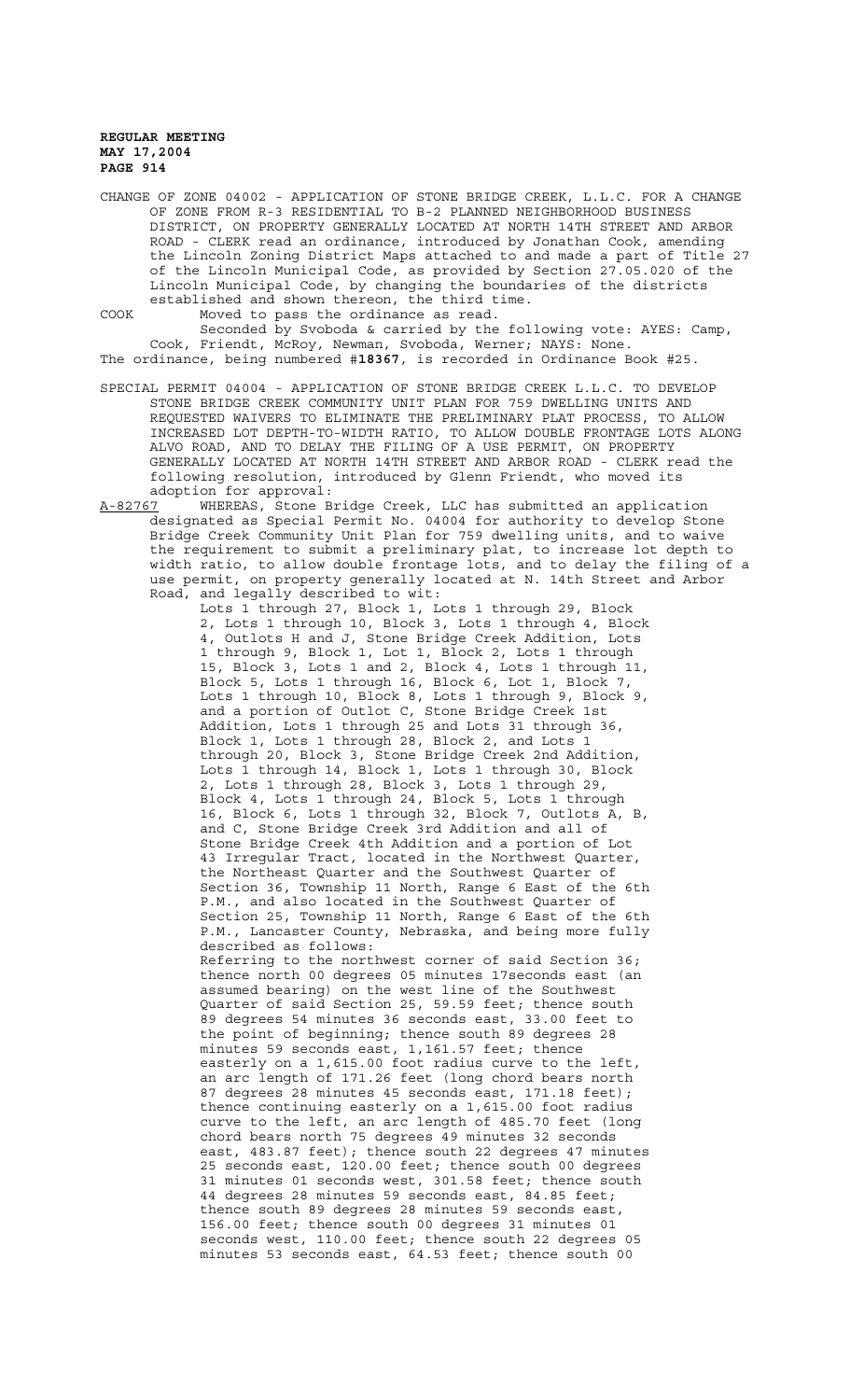degrees 33 minutes 49 seconds west, 371.46 feet; thence south 77 degrees 59 minutes 20 seconds east, 128.89 feet; thence south 74 degrees 02 minutes 14 seconds east, 73.12 feet; thence south 49 degrees 12 minutes 00 seconds east, 73.12 feet; thence south 24 degrees 21 minutes 47 seconds east, 73.12 feet; thence south 00 degrees 28 minutes 27 seconds west, 73.12 feet; thence south 20 degrees 37 minutes 10 seconds west, 45.71 feet; thence south 35 degrees 35 minutes 58 seconds west, 315.45 feet; thence south 45 degrees 45 minutes 02 seconds west, 114.16 feet; thence south 55 degrees 21 minutes 53 seconds west, 60.85 feet; thence south 45 degrees 45 minutes 02 seconds west, 211.12 feet; thence south 10 degrees 17 minutes 23 seconds east, 410.75 feet; thence south 49 degrees 59 minutes 06 seconds west, 428.44 feet; thence westerly on a 1,500.00 foot radius curve to the right, an arc length of 1,056.15 feet (long chord bears south 70 degrees 09 minutes 21 seconds west, 1,034.47 feet); thence north 89 degrees 40 minutes 23 seconds west, 220.73 feet; thence continuing westerly on said line, 101.99 feet; thence westerly on a 1,000.00 foot radius curve to the right, an arc length of 123.52 feet (long chord bears north 86 degrees 08 minutes 05 seconds west, 123.44 feet); thence westerly on a 1,000.00 foot radius curve to the left, an arc length of 122.11 feet (long chord bears north 86 degrees 05 minutes 40 seconds west, 122.03 feet); thence north 89 degrees 35 minutes 33 seconds west, 100.00 feet; thence north 00 degrees 21 minutes 14 seconds east, 2,646.75 feet; thence north 00 degrees 05 minutes 24 seconds east, 60.00 feet to the point of beginning, containing 5,300,254 square feet (121.67 acres) more or less; WHEREAS, the real property adjacent to the area included within

the site plan for this community unit plan will not be adversely affected; and

WHEREAS, said site plan together with the terms and conditions hereinafter set forth are consistent with the intent and purpose of Title 27 of the Lincoln Municipal Code to promote the public health, safety, and general welfare.

NOW, THEREFORE, BE IT RESOLVED by the City Council of the City of Lincoln, Nebraska:

That the application of Stone Bridge Creek, LLC, hereinafter referred to as "Permittee", to develop Stone Bridge Creek Community Unit Plan for 759 dwelling units on the property legally described above, be and the same is hereby granted under the provisions of Section 27.63.320 and Chapter 27.65 of the Lincoln Municipal Code upon condition that construction and operation of said community unit plan be in strict compliance with said application, the site plan, and the following additional express terms, conditions, and requirements:

1. This permit approves:

- a. 759 dwelling units and the following variances to the Land Subdivision Ordinance and Design Standards:
	- i. A waiver of the maximum 3 to 1 lot depth to width ratio as shown on the site plan.
	- ii. A waiver of the prohibition against double frontage lots to allow double frontage lots along Alvo Road.
	- iii. A waiver of the requirement that a use permit accompany the filing of the preliminary plat for the property zoned B-2 Neighborhood Business District to allow the use permit to be filed later.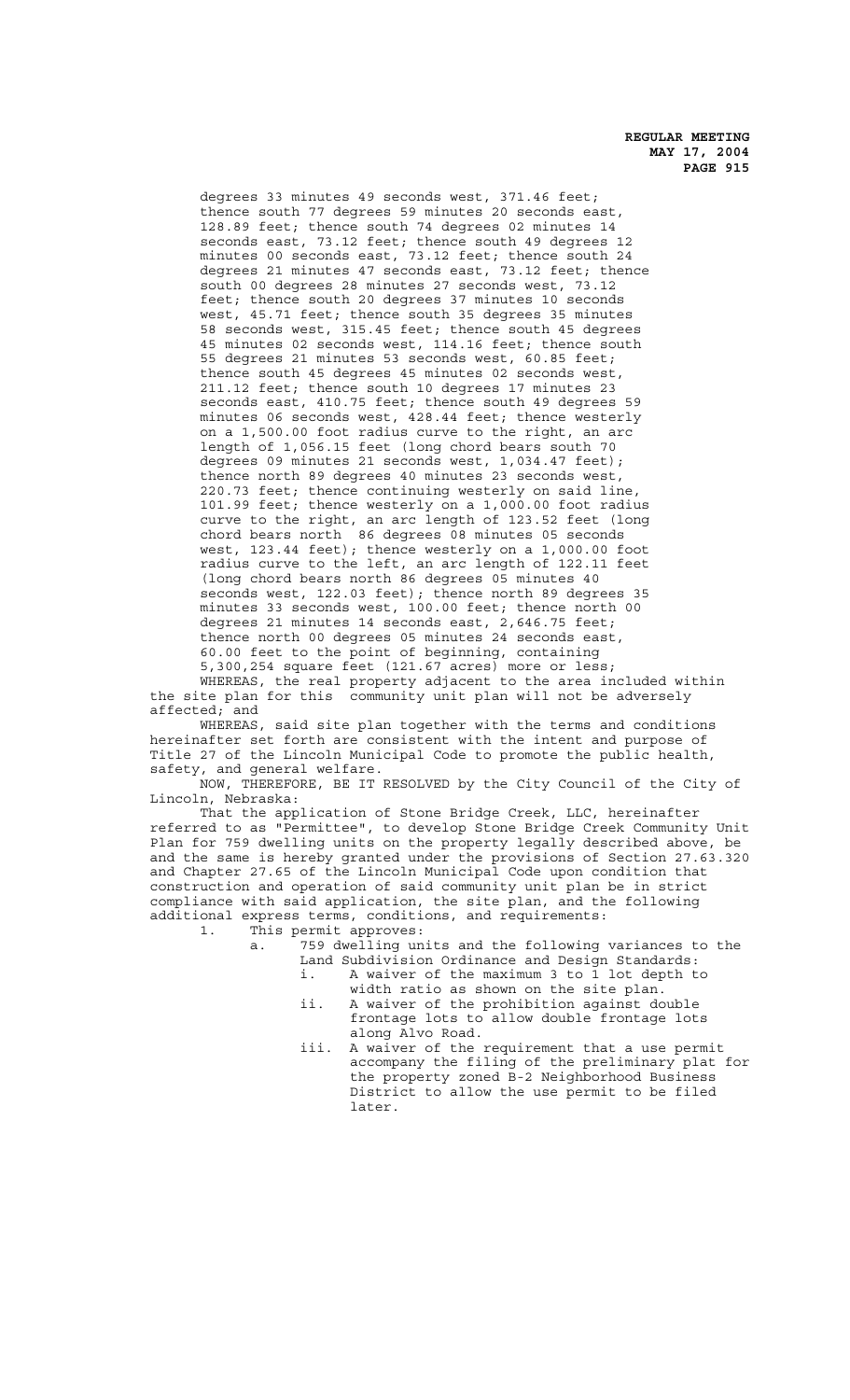- b. A waiver of the requirement that the Permittee submit a preliminary plat is waived, except that this waiver of the preliminary plat shall only be effective for a period of ten years from the date of the this approval, and shall be of no force or effect thereafter. If any final plat on all or a portion of the approved community unit plan is submitted five years or more after the effective date of the community unit plan, the City may require that a new community unit plan be submitted, pursuant to all the provisions of Section 26.31.015. A new community unit plan may be required if the subdivision ordinance, the design standards, or the required improvements have been amended by the city; and as a result, the community unit plan as originally approved does not comply with the amended rules and regulations.
- 2. Before receiving building permits:
	- a. The Permittee must submit an acceptable, revised and reproducible final plan including seven copies. b. The construction plans must conform to the approved
		- plans. c. Final plats within this community unit plan must be approved by the Planning Director.
- 3. Final Plats will be approved by the Planning Director after: a. The Permittee has completed or posted a surety to guarantee the completion of the sidewalks, streets, drainage facilities, street lighting, landscape screens, street trees, temporary turnarounds and barricades, and street name signs.

# b. The Permittee has signed an agreement that binds the subdivider, its successors and assigns:

- i. To complete the street paving of all streets shown on the final plat within two years following the approval of the final plat.
- ii. To complete the installation of sidewalks along both sides of all streets, along the south side of Alvo Road, and along the east side of N. 14th Street as shown on the final plat within four years following the approval of the final plat.
- iii. To complete the installation of sidewalks in the pedestrian way easements shown on the final plat at the same time as adjacent streets are completed.
- iv. To complete the public water distribution system to serve this plat within two years following the approval of the final plat.
- v. To complete the public wastewater collection system to serve this plat within two years following the approval of the final plat.
- vi. To complete the enclosed drainage facilities shown on the approved drainage study to serve this plat within two years following the approval of the final plat.
- vii. To complete land preparation including storm water detention/retention facilities and open drainage way improvements to serve this plat prior to the installation of utilities and improvements but not more than two years following the approval of the final plat.
- viii. To complete the installation of public street lights within this plat within two years following the approval of the final plat.
- ix. To complete the planting of street trees within this plat within four years following the approval of the final plat.
- x. To complete the planting of the landscape screen within this plat within two years following the approval of the final plat.
- xi. To complete the installation of the street name signs within two years following the approval of the final plat.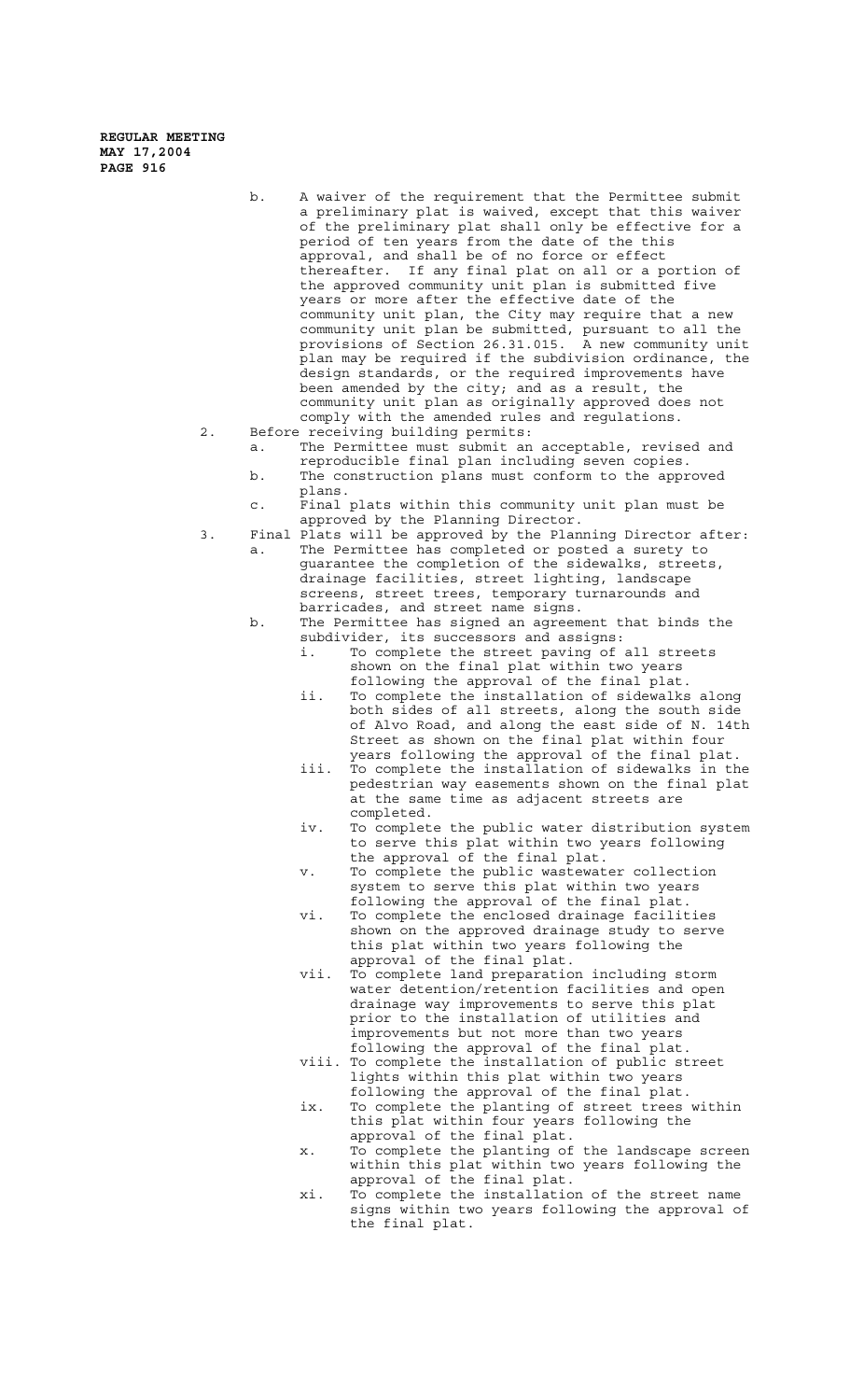- xii. To submit to the Director of Public Works a plan showing proposed measures to control sedimentation and erosion and the proposed method to temporarily stabilize all graded land for approval.
- xiii. To complete the public and private improvements shown on the Community Unit Plan.
- xiv. To retain ownership of or the right of entry to the outlots in order to maintain the outlots and private improvements on a permanent and continuous basis and to maintain the plants in the medians and islands on a permanent and continuous basis. However, the Subdivider may be relieved and discharged of this maintenance obligation upon creating, in writing, a permanent and continuous association of property owners who would be responsible for said permanent and continuous maintenance. The Subdivider shall not be relieved of such maintenance obligation until the private improvements have been satisfactorily installed and the documents creating the association have been reviewed and approved by the City Attorney and filed of record with the Register of Deeds. xv. To submit to the lot buyers and home builders a
- copy of the soil analysis.
- xvi. To pay all design, engineering, labor, material, inspection, and other improvement costs.
- xvii. To comply with the provisions of the Land Preparation and Grading requirements of the Land Subdivision Ordinance.
- xviii. To construct the sidewalk in the pedestrian way easements in block 2, 3, 7, 11, at the same time as adjacent streets are paved and to agree that no building permit shall be issued for construction on Lots 18, 19, 28 and 29, Block 2, Lots 21, 22, 34 and 35, Block 3, Lots 10, 11, 28 and 29, Block 7, and Lots 13 and 14, Block 11, until such time as the sidewalk in the pedestrian way easement is constructed.
- xix. To perpetually maintain the sidewalks in the pedestrian way easements at their own cost and expense.
- xx. To protect the trees that are indicated to remain during construction and development.
- xxi. To properly and continuously maintain and supervise the private facilities which have common use or benefit, and to recognize that there may be additional maintenance issues or costs associated with providing for the proper functioning of storm water detention/retention facilities as they were designed and constructed within the development, and that these are the responsibility of the Permittee.
- xxii. To relinquish the right of direct vehicular access from Lots 7-36, Block 1, Lots 1-19, Block 2, and Outlot E, to N. 14th Street and Lots 19- 29, and Lot 48, Block 2, Lots 1, 25-27 and 53- 55, Block 12, and Outlots A, B, and J, to Alvo Road.
- xxiii. To timely complete the public and private improvements and facilities required by Chapter 26.23 of the Land Subdivision Ordinance which have not bee waived including but not limited to the list of improvements described above.
- xxiv. To post the required security to guarantee completion of the required improvements if the improvements are not completed prior to approval of the final plat.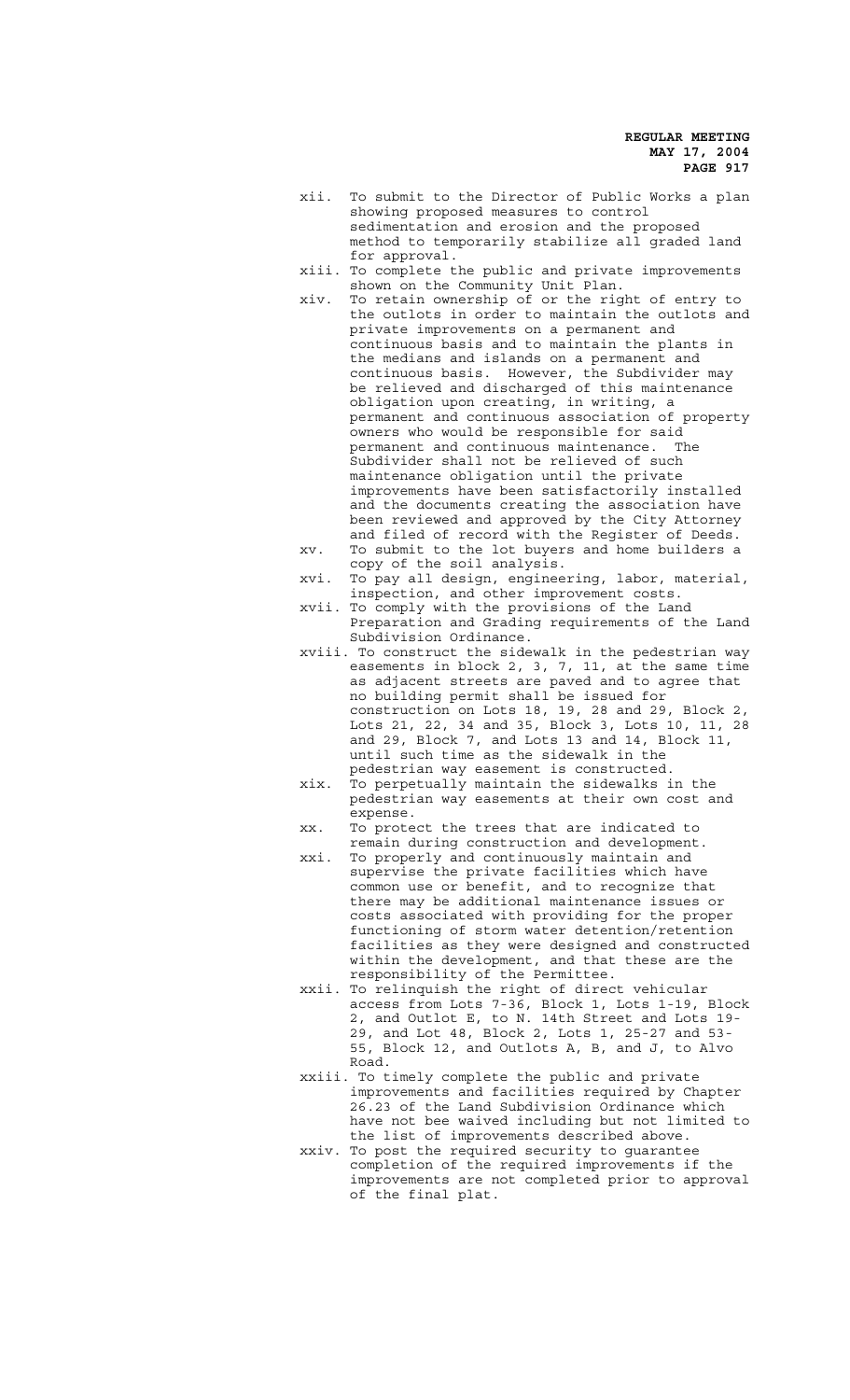- 4. Before occupying the dwelling units all development and construction must be completed in conformance with the approved plans.
- 5. All privately-owned improvements must be permanently maintained by the Permittee or an appropriately established association of property owners approved by the City Attorney.
- 6. The site plan approved by this permit shall be the basis for all interpretations of setbacks, yards, locations of buildings, location of parking and circulation elements, and similar matters.
- 7. The terms, conditions, and requirements of this resolution shall be binding and obligatory upon the Permittee, its successors, and assigns. The building official shall report violations to the City Council which may revoke the special permit or take such other action as may be necessary to gain compliance.
- 8. The Permittee shall sign and return the City's letter of acceptance to the City Clerk within 30 days following approval of the special permit, provided, however, said 30 day period may be extended up to six months by day period may be encember of the City Clerk shall file a copy of the resolution approving the special permit and the letter of acceptance with the Register of Deeds, filing fees therefor to be paid in advance by the Permittee.
- 9. The site plan approved with this resolution voids and supersedes all previously approved site plans, however all resolutions approving previous permits remain in force unless specifically amended by this resolution. Introduced by Glenn Friendt

Seconded by Cook & carried by the following vote: AYES: Camp, Cook, Friendt, McRoy, Newman, Svoboda, Werner; NAYS: None.

**\*\* END OF PUBLIC HEARING \*\***